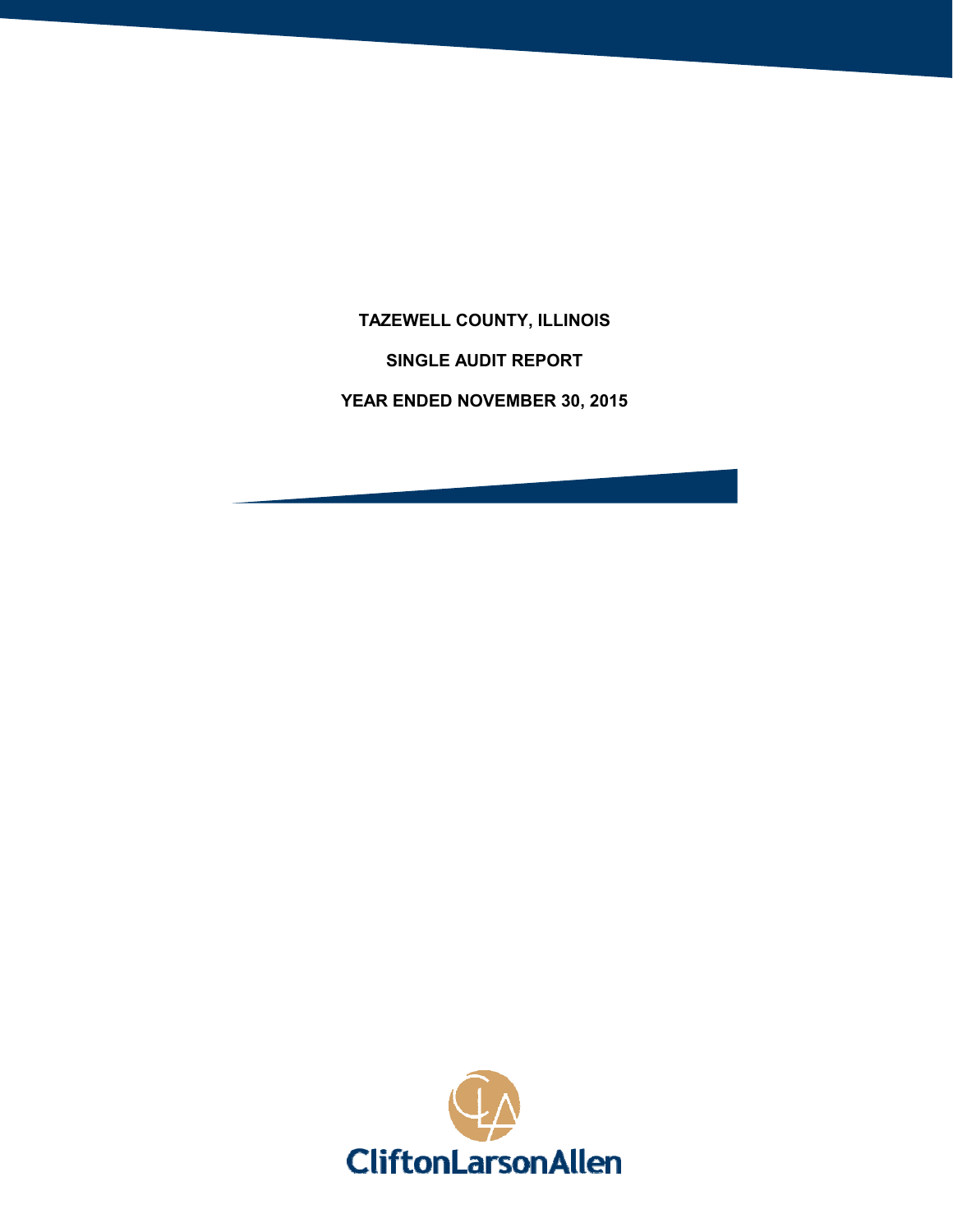## **TAZEWELL COUNTY, ILLINOIS TABLE OF CONTENTS YEAR ENDED NOVEMBER 30, 2015**

| <b>INDEPENDENT AUDITORS' REPORT ON INTERNAL CONTROL OVER FINANCIAL</b><br>REPORTING AND ON COMPLIANCE AND OTHER MATTERS BASED ON AN<br>AUDIT OF FINANCIAL STATEMENTS PERFORMED IN ACCORDANCE WITH<br><b>GOVERNMENT AUDITING STANDARDS</b>                                                           |    |
|-----------------------------------------------------------------------------------------------------------------------------------------------------------------------------------------------------------------------------------------------------------------------------------------------------|----|
| <b>INDEPENDENT AUDITORS' REPORT ON COMPLIANCE WITH REQUIREMENTS</b><br>THAT COULD HAVE A DIRECT AND MATERIAL EFFECT ON EACH MAJOR<br>FEDERAL PROGRAM, ON INTERNAL CONTROL OVER COMPLIANCE, AND ON<br>THE SCHEDULE OF EXPENDITURES OF FEDERAL AWARDS IN ACCORDANCE<br><b>WITH OMB CIRCULAR A-133</b> | 3  |
| <b>SCHEDULE OF EXPENDITURES OF FEDERAL AWARDS</b>                                                                                                                                                                                                                                                   | 6  |
| NOTES TO SCHEDULE OF EXPENDITURES OF FEDERAL AWARDS                                                                                                                                                                                                                                                 | 12 |
| <b>SCHEDULE OF FINDINGS AND QUESTIONED COSTS</b>                                                                                                                                                                                                                                                    | 14 |
| <b>SCHEDULE OF PRIOR AUDIT FINDINGS</b>                                                                                                                                                                                                                                                             | 22 |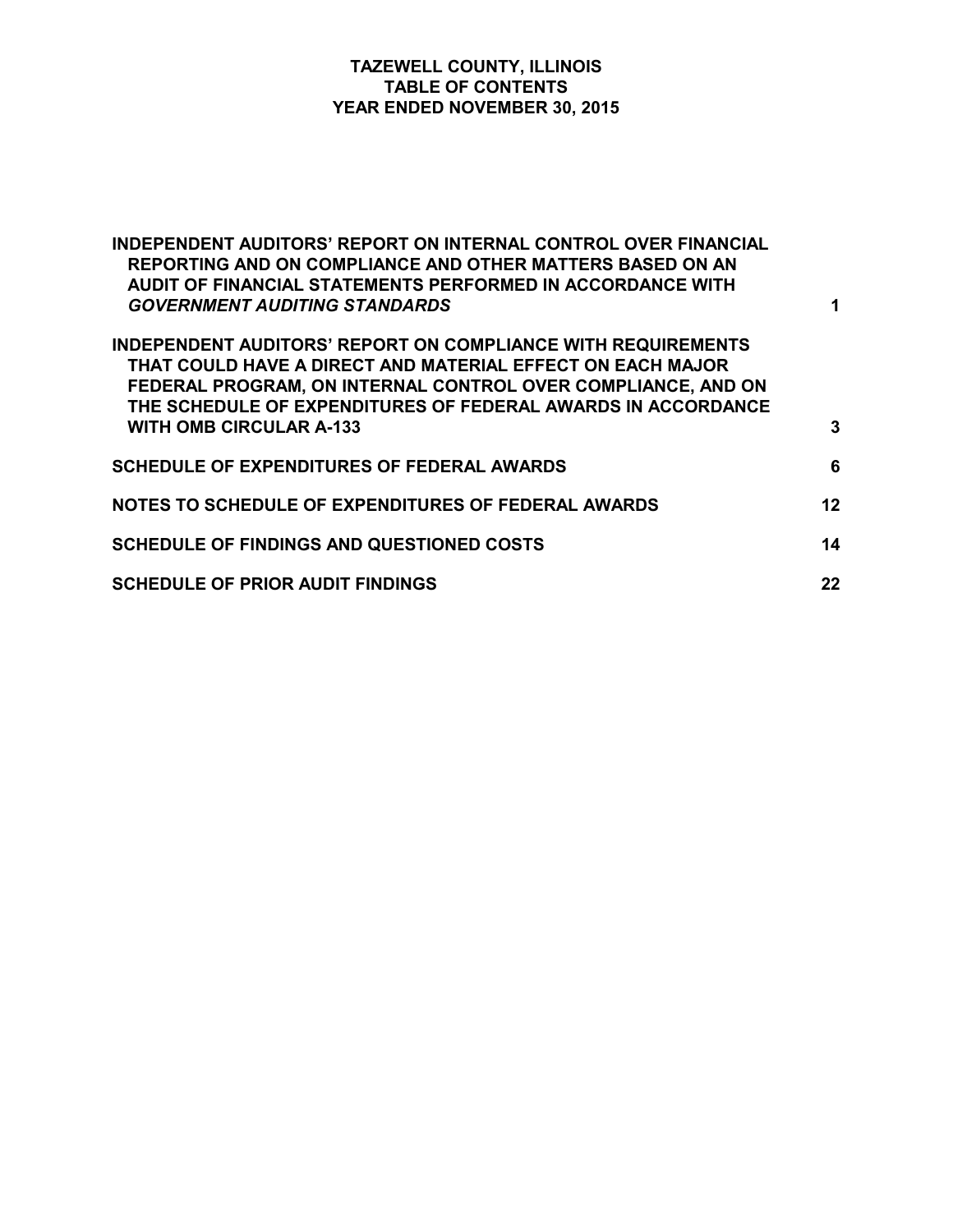

CliftonLarsonAllen LLP CLAconnect.com

# **INDEPENDENT AUDITORS' REPORT ON INTERNAL CONTROL OVER FINANCIAL REPORTING AND ON COMPLIANCE AND OTHER MATTERS BASED ON AN AUDIT OF FINANCIAL STATEMENTS PERFORMED IN ACCORDANCE WITH** *GOVERNMENT AUDITING STANDARDS*

Chairman and Members of the County Board Tazewell County, Illinois

We have audited, in accordance with the auditing standards generally accepted in the United States of America and the standards applicable to financial audits contained in *Government Auditing Standards*  issued by the Comptroller General of the United States, the financial statements of the governmental activities, the discretely presented component unit, each major fund, and the aggregate remaining fund information of Tazewell County, Illinois (the County) as of and for the year ended November 30, 2015, and the related notes to the financial statements, which collectively comprise Tazewell County, Illinois' basic financial statements, and have issued our report thereon dated May 20, 2016.

# **Internal Control Over Financial Reporting**

In planning and performing our audit of the financial statements, we considered the County's internal control over financial reporting (internal control) to determine the audit procedures that are appropriate in the circumstances for the purpose of expressing our opinions on the financial statements, but not for the purpose of expressing an opinion on the effectiveness of the County's internal control. Accordingly, we do not express an opinion on the effectiveness of the County's internal control.

Our consideration of internal control was for the limited purpose described in the preceding paragraph and was not designed to identify all deficiencies in internal control that might be material weaknesses or significant deficiencies and therefore, material weaknesses or significant deficiencies may exist that were not identified. However, as described in the accompanying schedule of findings and questioned costs, we identified a certain deficiency in internal control that we consider to be a material weakness.

A *deficiency in internal control* exists when the design or operation of a control does not allow management or employees, in the normal course of performing their assigned functions, to prevent, or detect and correct, misstatements on a timely basis. A *material weakness* is a deficiency, or a combination of deficiencies, in internal control, such that there is a reasonable possibility that a material misstatement of the entity's financial statements will not be prevented, or detected and corrected on a timely basis. We consider the deficiency described in the accompanying schedule of findings and questioned costs as item 2015-001 to be a material weakness.



An independent member of Nexia International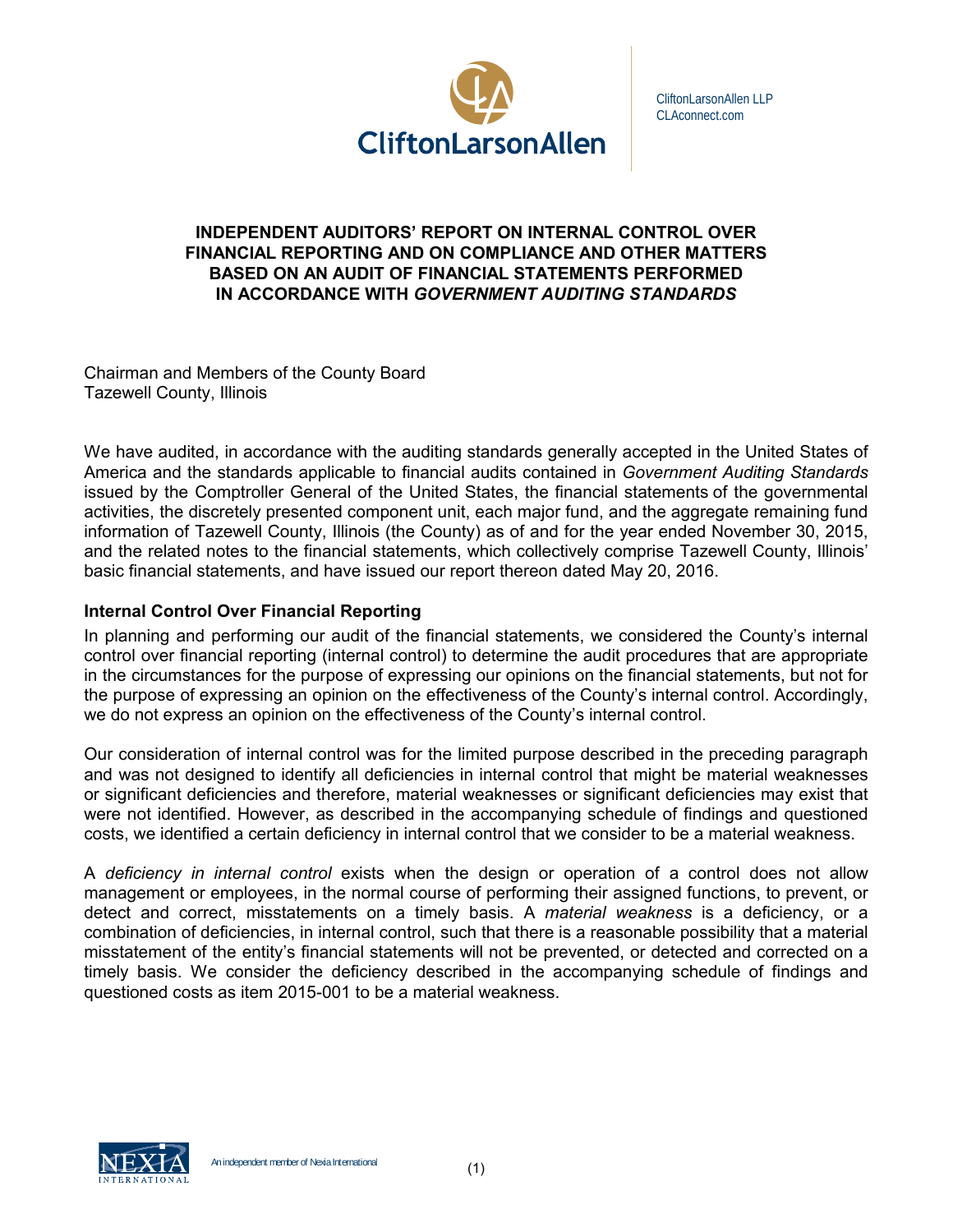### **Compliance and Other Matters**

As part of obtaining reasonable assurance about whether the County's financial statements are free from material misstatement, we performed tests of its compliance with certain provisions of laws, regulations, contracts, and grant agreements, noncompliance with which could have a direct and material effect on the determination of financial statement amounts. However, providing an opinion on compliance with those provisions was not an objective of our audit and, accordingly, we do not express such an opinion. The results of our tests disclosed no instances of noncompliance or other matters that are required to be reported under *Government Auditing Standards*.

# **Tazewell County, Illinois' Response to Findings**

The County's response to the finding identified in our audit is described in the accompanying schedule of findings and questioned costs. The County's response was not subjected to the auditing procedures applied in the audit of the financial statements and, accordingly, we express no opinion on it.

## **Purpose of this Report**

The purpose of this report is solely to describe the scope of our testing of internal control and compliance and the result of that testing, and not to provide an opinion on the effectiveness of the entity's internal control or on compliance. This report is an integral part of an audit performed in accordance with *Government Auditing Standards* in considering the entity's internal control and compliance. Accordingly, this communication is not suitable for any other purpose.

Viifton Larson Allen LLP

**CliftonLarsonAllen LLP**

Peoria, Illinois May 20, 2016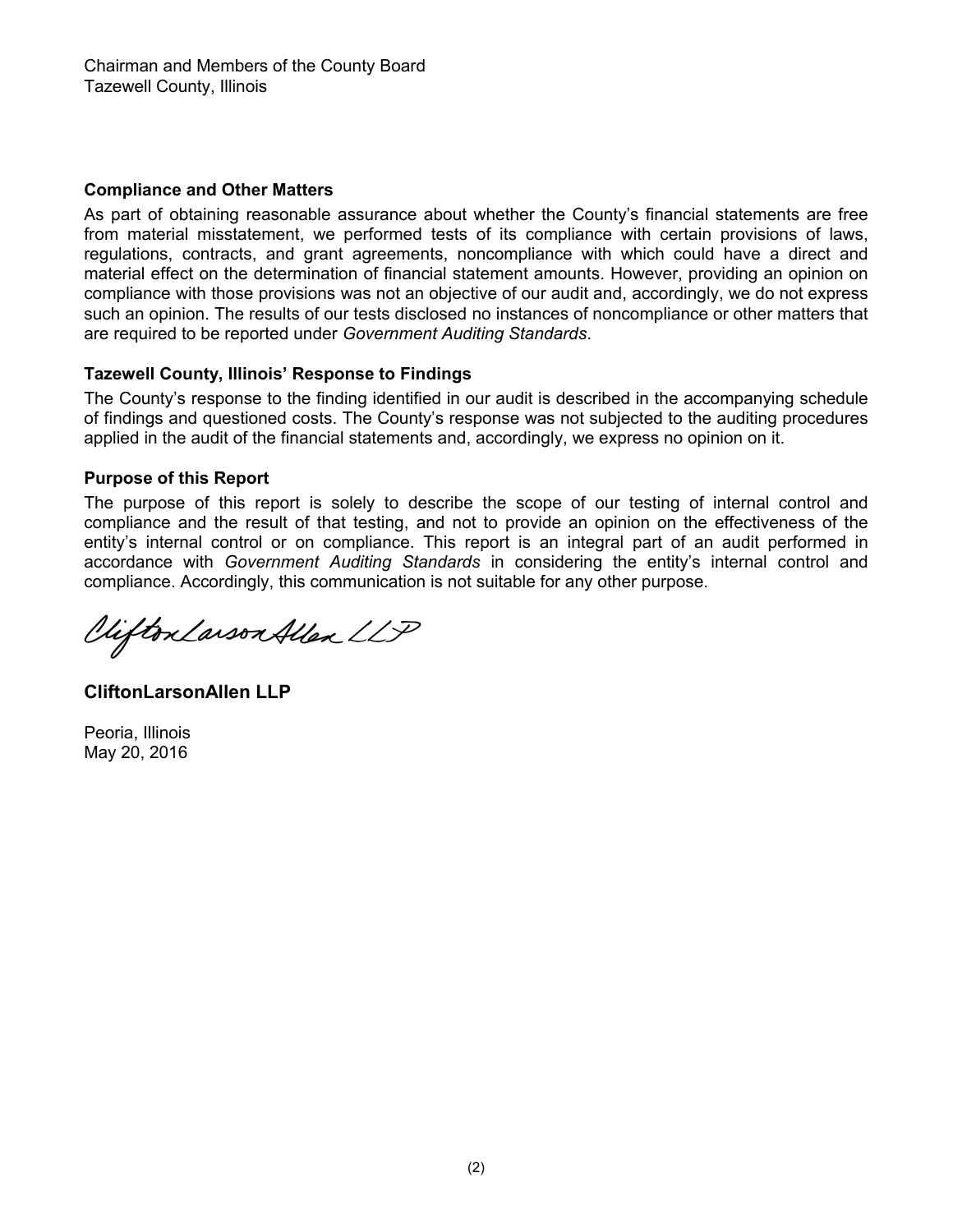

CliftonLarsonAllen LLP CLAconnect.com

# **INDEPENDENT AUDITORS' REPORT ON COMPLIANCE WITH REQUIREMENTS THAT COULD HAVE A DIRECT AND MATERIAL EFFECT ON EACH MAJOR FEDERAL PROGRAM, ON INTERNAL CONTROL OVER COMPLIANCE, AND ON THE SCHEDULE OF EXPENDITURES OF FEDERAL AWARDS IN ACCORDANCE WITH OMB CIRCULAR A-133**

Chairman and Members of the County Board Tazewell County, Illinois

# **Report on Compliance for Each Major Federal Program**

We have audited Tazewell County, Illinois' (County) compliance with the types of compliance requirements described in the *OMB Compliance Supplement* that could have a direct and material effect on each of the County's major federal programs for the year ended November 30, 2015. The County's major federal programs are identified in the summary of auditors' results section of the accompanying schedule of findings and questioned costs.

# *Management's Responsibility*

Management is responsible for compliance with the requirements of laws, regulations, contracts, and grants applicable to its federal programs.

# *Auditors' Responsibility*

Our responsibility is to express an opinion on compliance for each of the County's major federal programs based on our audit of the types of compliance requirements referred to above. We conducted our audit of compliance in accordance with auditing standards generally accepted in the United States of America; the standards applicable to financial audits contained in *Government Auditing Standards*, issued by the Comptroller General of the United States; and OMB Circular A-133, Audits of States, Local Governments, and Non-Profit Organizations. Those standards and OMB Circular A-133 require that we plan and perform the audit to obtain reasonable assurance about whether noncompliance with the types of compliance requirements referred to above that could have a direct and material effect on a major federal program occurred. An audit includes examining, on a test basis, evidence about the County's compliance with those requirements and performing such other procedures as we considered necessary in the circumstances.

We believe that our audit provides a reasonable basis for our opinion on compliance for each major federal program. However, our audit does not provide a legal determination of the County's compliance.

# *Opinion on Each Major Federal Program*

In our opinion, the County complied, in all material respects, with the types of compliance requirements referred to above that could have a direct and material effect on each of its major federal programs for the year ended November 30, 2015.

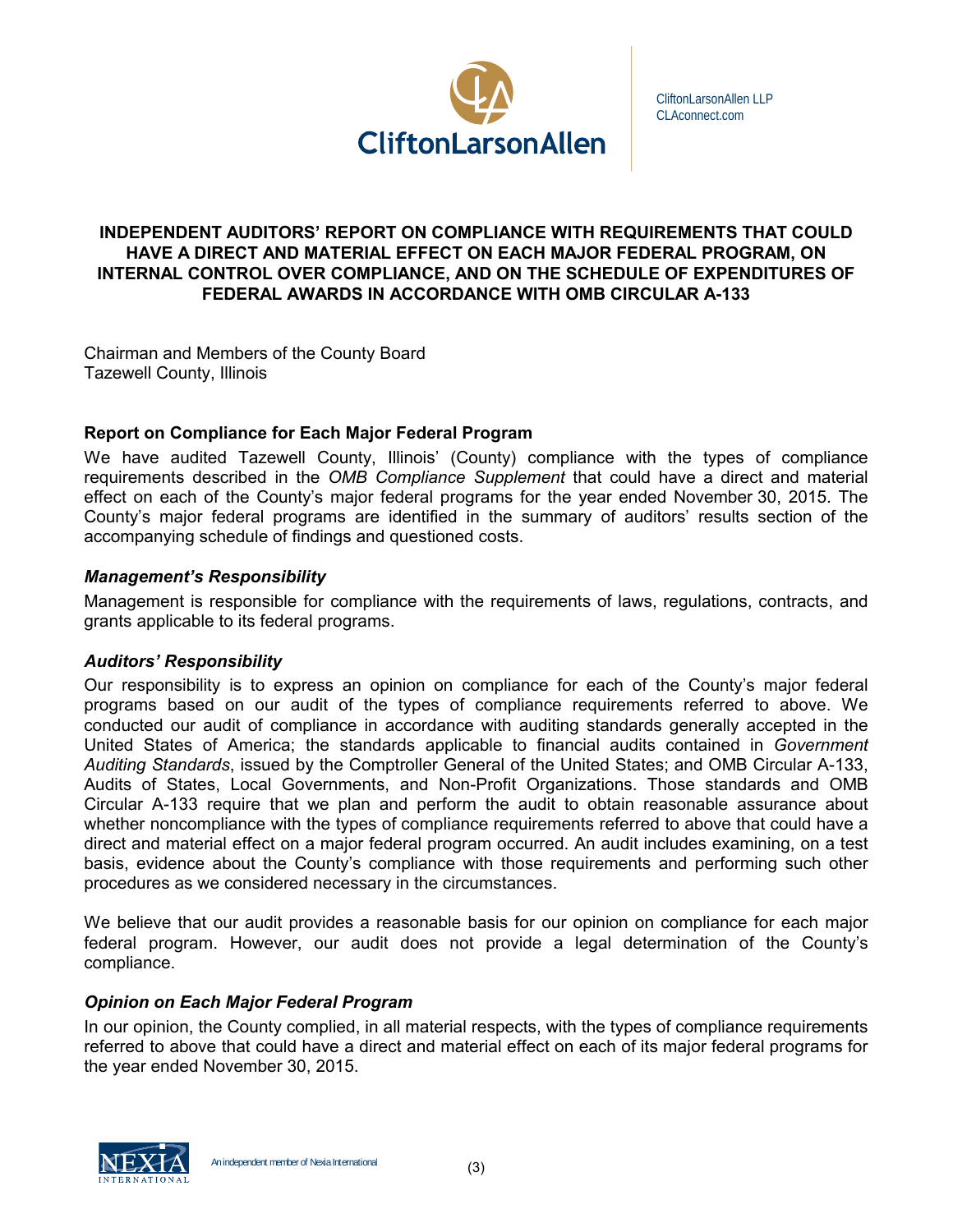## **Other Matters**

The results of our auditing procedures disclosed instances of noncompliance, which are required to be reported in accordance with OMB Circular A-133 and which are described in the accompanying schedule of findings and questioned costs as items 2015-002, 2015-003, 2015-004, and 2015-005. Our opinion on each major federal program is not modified with respect to these matters.

The County's responses to the noncompliance findings identified in our audit are described in the accompanying schedule of findings and questioned costs. The County's responses were not subjected to the auditing procedures applied in the audit of compliance and, accordingly, we express no opinion on the responses.

### **Report on Internal Control Over Compliance**

Management of Tazewell County, Illinois is responsible for establishing and maintaining effective internal control over compliance with the types of compliance requirements referred to above. In planning and performing our audit of compliance, we considered the County's internal control over compliance with the types of requirements that could have a direct and material effect on each major federal program to determine the auditing procedures that are appropriate in the circumstances for the purpose of expressing an opinion on compliance for each major federal program and to test and report on internal control over compliance in accordance with OMB Circular A-133, but not for the purpose of expressing an opinion on the effectiveness of internal control over compliance. Accordingly, we do not express an opinion on the effectiveness of the County's internal control over compliance.

Our consideration of internal control over compliance was for the limited purpose described in the preceding paragraph and was not designed to identify all deficiencies in internal control over compliance that might be material weaknesses or significant deficiencies and therefore, material weaknesses or significant deficiencies may exist that were not identified. However, as discussed below, we identified certain deficiencies in internal control over compliance that we consider to be material weaknesses and significant deficiencies.

A deficiency in internal control over compliance exists when the design or operation of a control over compliance does not allow management or employees, in the normal course of performing their assigned functions, to prevent, or detect and correct, noncompliance with a type of compliance requirement of a federal program on a timely basis. A material weakness in internal control over compliance is a deficiency, or combination of deficiencies, in internal control over compliance, such that there is a reasonable possibility that material noncompliance with a type of compliance requirement of a federal program will not be prevented, or detected and corrected, on a timely basis. We consider the deficiency described in the accompanying schedule of findings and questioned costs as item 2015-002 to be a material weakness.

A significant deficiency in internal control over compliance is a deficiency, or a combination of deficiencies, in internal control over compliance with a type of compliance requirement of a federal program that is less severe than a material weakness in internal control over compliance, yet important enough to merit attention by those charged with governance. We consider the deficiencies in internal control over compliance described in the accompanying schedule of findings and questioned costs as items 2015-003, 2015-004 and 2015-005 to be significant deficiencies.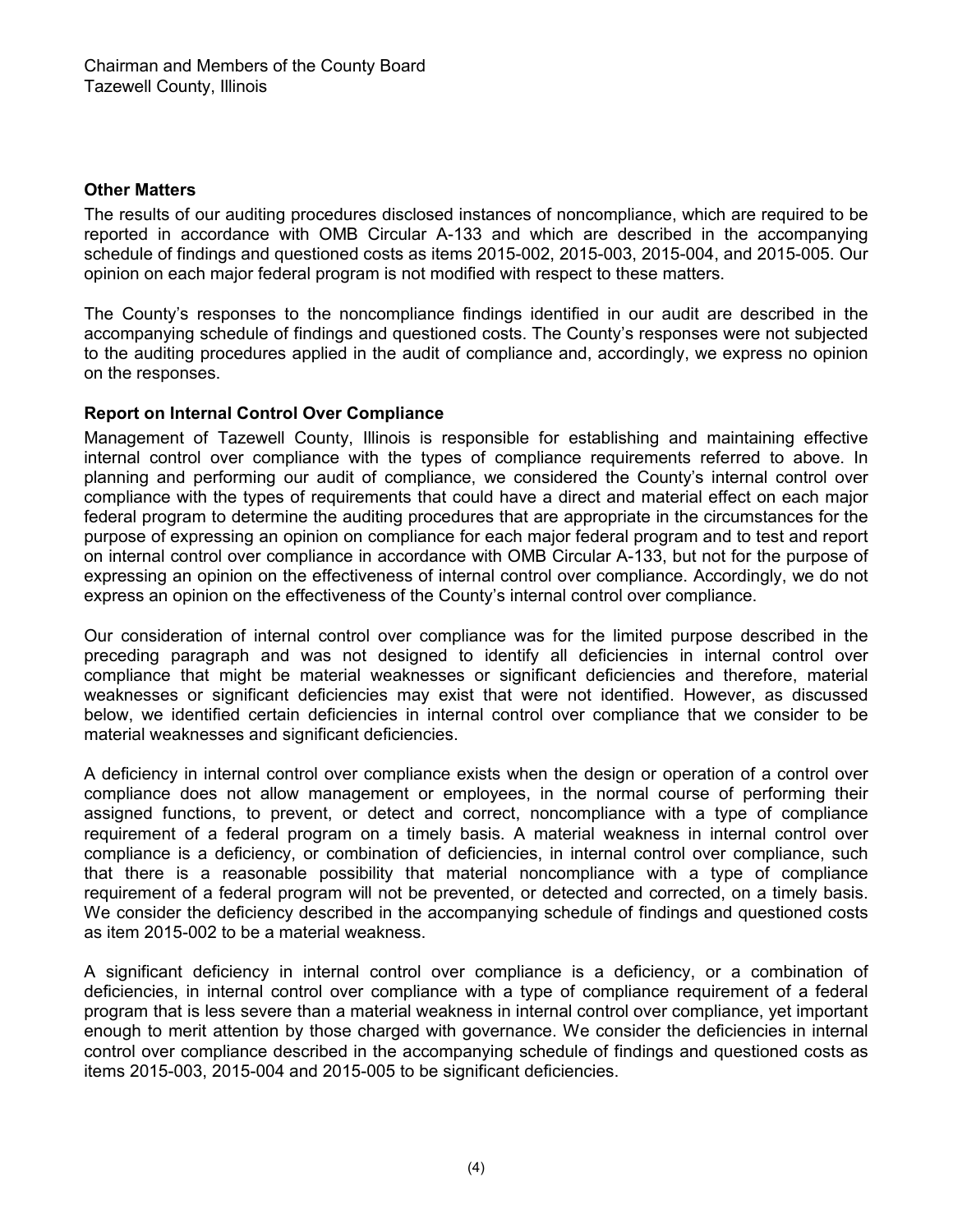The County's responses to the internal control over compliance findings identified in our audit are described in the accompanying schedule of findings and questioned costs. The County's responses were not subjected to the auditing procedures applied in the audit of compliance and, accordingly, we express no opinion on the responses.

The purpose of this report on internal control over compliance is solely to describe the scope of our testing of internal control over compliance and the result of that testing based on the requirements of OMB Circular A-133. Accordingly, this report is not suitable for any other purpose.

# **Report on Schedule of Expenditures of Federal Awards Required by OMB Circular A-133**

We have audited the financial statements of the governmental activities, the discretely presented component unit, each major fund, and the aggregate remaining fund information of Tazewell County, Illinois as of and for the year ended November 30, 2015, and the related notes to the financial statements, which collectively comprise the County's basic financial statements. We issued our report thereon dated May 20, 2016, which contained unmodified opinions on those financial statements. Our audit was conducted for the purpose of forming opinions on the financial statements that collectively comprise the basic financial statements. The accompanying schedule of expenditures of federal awards is presented for purposes of additional analysis as required by OMB Circular A-133 and is not a required part of the basic financial statements. Such information is the responsibility of management and was derived from and relates directly to the underlying accounting and other records used to prepare the basic financial statements. The information has been subjected to the auditing procedures applied in the audit of the financial statements and certain additional procedures, including comparing and reconciling such information directly to the underlying accounting and other records used to prepare the basic financial statements or to the basic financial statements themselves, and other additional procedures in accordance with auditing standards generally accepted in the United States of America. In our opinion, the schedule of expenditures of federal awards is fairly stated in all material respects in relation to the basic fina ncial statements as a whole.

Viifton Larson Allen LLP

**CliftonLarsonAllen LLP**

Peoria, Illinois May 20, 2016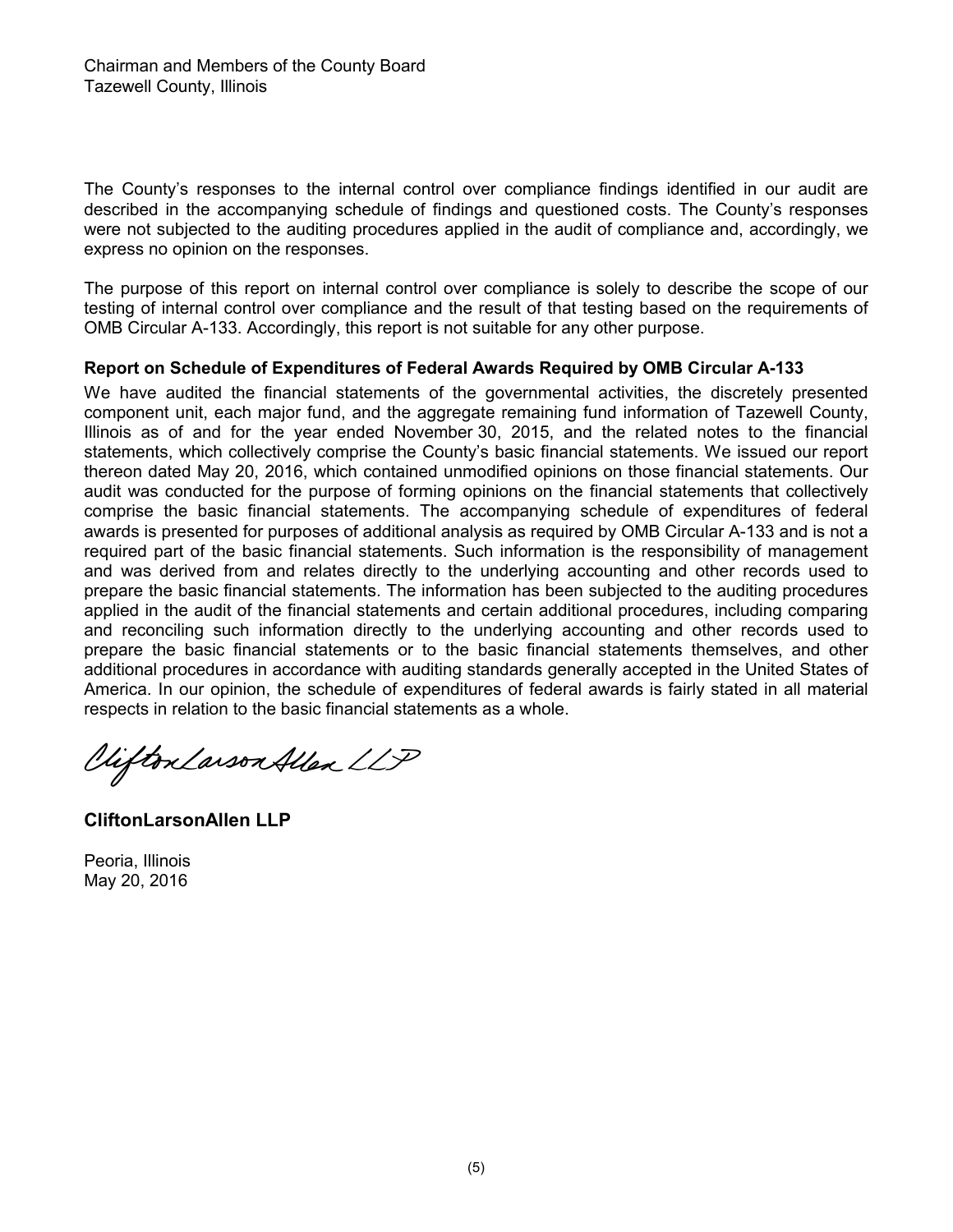| Federal Grantor/Pass-through<br>Grantor/Program Title | Federal CFDA<br>Number | Pass-through<br>Grantor's Number | Expenditures  | Passed-through to<br>Subrecipients |  |
|-------------------------------------------------------|------------------------|----------------------------------|---------------|------------------------------------|--|
|                                                       |                        |                                  |               |                                    |  |
| <b>U.S. Department of Agriculture</b>                 |                        |                                  |               |                                    |  |
| Passed through Illinois Department of Human           |                        |                                  |               |                                    |  |
| Services:                                             |                        |                                  |               |                                    |  |
| Special Supplemental Nutrition Program                |                        |                                  |               |                                    |  |
| for Women, Infants, and Children (Major)              | 10.557                 | FCSTQ01102                       | 182,794<br>\$ | \$                                 |  |
|                                                       | 10.557<br>10.557       | FCSUQ01102                       | 121,911       |                                    |  |
|                                                       |                        | <b>Food Instruments</b>          | 831,144       |                                    |  |
|                                                       |                        |                                  | 1,135,849     |                                    |  |
| Peer Counseling (Major)                               | 10.557                 | FCSTQ01178                       | 30,161        |                                    |  |
|                                                       | 10.557                 | FCSUQ01178                       | 18,731        |                                    |  |
|                                                       |                        |                                  | 48,892        |                                    |  |
| WIC Farmer's Market Nutrition Program                 | 10.572                 | <b>FCSUQ00696</b>                | 1,000         |                                    |  |
|                                                       |                        |                                  |               |                                    |  |
| Total U.S. Department of Agriculture                  |                        |                                  |               |                                    |  |
| Passed Through Illinois                               |                        |                                  |               |                                    |  |
| Department of Human Services                          |                        |                                  | 1,185,741     |                                    |  |
| Passed through Illinois State Board of Education:     |                        |                                  |               |                                    |  |
| Summer Food Service Program                           | 10.559                 | 65108906551                      | 6,626         |                                    |  |
|                                                       |                        |                                  |               |                                    |  |
| Total U.S. Department of Agriculture                  |                        |                                  | 1,192,367     |                                    |  |
| U.S. Department of Health and Human Services          |                        |                                  |               |                                    |  |
| Passed through Illinois Department of Public Health:  |                        |                                  |               |                                    |  |
| <b>Cities Readiness Initiative</b>                    | 93.074                 | 57180120C                        | 27,885        |                                    |  |
|                                                       | 93.074                 | 67180120D                        | 19,179        |                                    |  |
|                                                       |                        |                                  | 47,064        |                                    |  |
| <b>Public Health Information Network</b>              | 93.074                 | 57180086C                        | 57,799        |                                    |  |
|                                                       | 93.074                 | 67180086D                        | 36,997        |                                    |  |
|                                                       | 93.074                 | 67180189D                        | 2,072         |                                    |  |
|                                                       |                        |                                  | 96,868        |                                    |  |
|                                                       |                        |                                  |               |                                    |  |
| Immunization Grants - Commodities                     | 93.268                 | <b>NA</b>                        | 135,752       |                                    |  |
| <b>Drug Free Communities</b>                          | 93.276                 | 5H79SP018724-03                  | 84,531        |                                    |  |
|                                                       | 93.276                 | 5H79SP018724-04                  | 26,324        |                                    |  |
|                                                       |                        |                                  | 110,855       |                                    |  |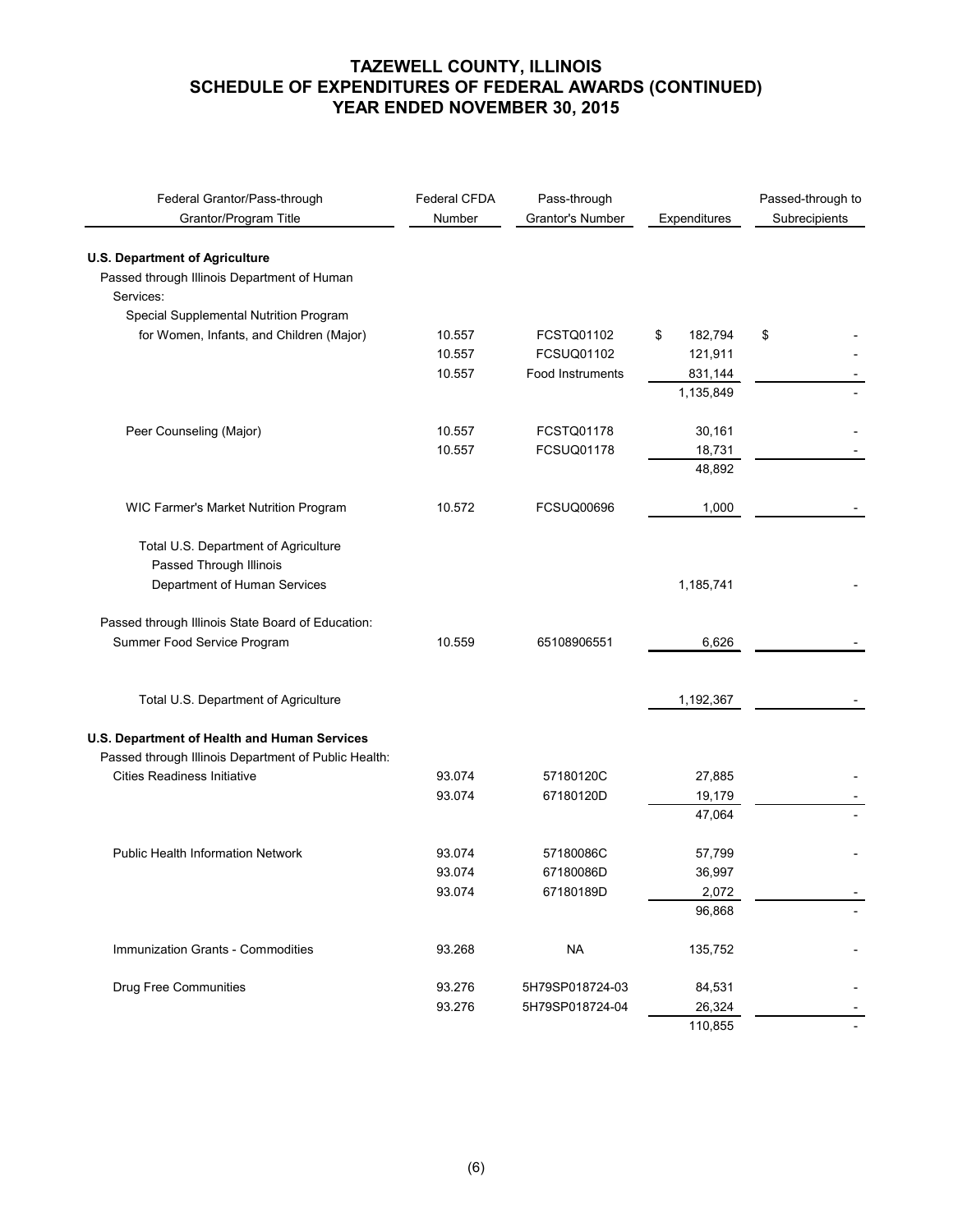| Federal Grantor/Pass-through<br>Grantor/Program Title | Federal CFDA<br>Number | Pass-through<br>Grantor's Number | Expenditures | Passed-through to<br>Subrecipients |
|-------------------------------------------------------|------------------------|----------------------------------|--------------|------------------------------------|
|                                                       |                        |                                  |              |                                    |
| U.S. Department of Health and Human Services          |                        |                                  |              |                                    |
| (Continued)                                           |                        |                                  |              |                                    |
| Passed through Illinois Department of Public Health:  |                        |                                  |              |                                    |
| (Continued)                                           |                        |                                  |              |                                    |
| <b>Breast and Cervical Cancer Screening</b>           | 93.283                 | 56180032C                        | \$<br>84,533 | \$                                 |
|                                                       | 93.283                 | 66180031D                        | 32,551       |                                    |
|                                                       |                        |                                  | 117,084      |                                    |
| Illinois Wisewoman                                    | 93.094                 | 56180078C                        | 21,912       |                                    |
|                                                       | 93.094                 | 66180041D                        | 12,830       |                                    |
|                                                       |                        |                                  | 34,742       |                                    |
| Maternal and Child Heath Service                      |                        |                                  |              |                                    |
| <b>Block Grant to the States</b>                      | 93.994                 | 56380081C                        | 26,852       |                                    |
|                                                       | 93.994                 | 66380080D                        | 21,555       |                                    |
|                                                       | 93.994                 | 56380052C                        | 12,374       |                                    |
|                                                       |                        |                                  | 60,781       | $\overline{a}$                     |
| Total U.S. Department of Health and                   |                        |                                  |              |                                    |
| Human Services Passed through                         |                        |                                  |              |                                    |
| Illinois Department of Public Health                  |                        |                                  | 603,146      |                                    |
| Passed through Illinois Department of Human Services: |                        |                                  |              |                                    |
| Partnerships for Success                              | 93.243                 | <b>FCSTP01816</b>                | 74,930       |                                    |
| Maternal and Child Health Service                     |                        |                                  |              |                                    |
| <b>Block Grant to the States</b>                      | 93.994                 | FCSTU03040                       | (16, 689)    |                                    |
|                                                       | 93.994                 | <b>FCSUU03040</b>                | 45,000       |                                    |
|                                                       |                        |                                  | 28,311       | $\overline{\phantom{a}}$           |
| Teen Reach (Temporary Assistance                      |                        |                                  |              |                                    |
| for Needy Families)                                   | 93.558                 | <b>FCSTR00970</b>                | 66,441       |                                    |
| Total U.S. Department of Health and                   |                        |                                  |              |                                    |
| Human Services Passed through                         |                        |                                  |              |                                    |
| Illinois Department of Human Services                 |                        |                                  | 169,682      |                                    |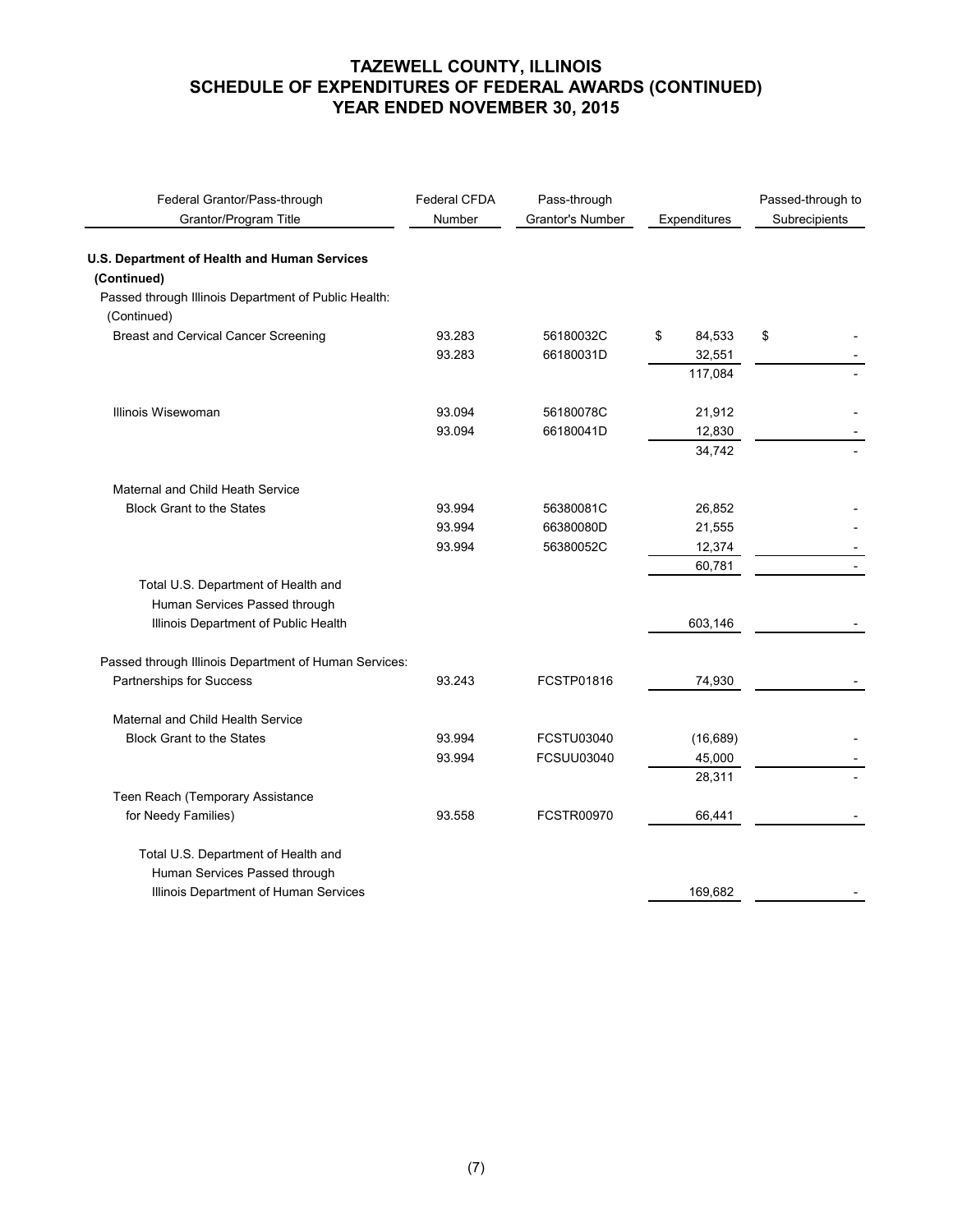| Federal Grantor/Pass-through<br>Grantor/Program Title | <b>Federal CFDA</b><br>Number | Pass-through<br>Grantor's Number | Expenditures | Passed-through to<br>Subrecipients |
|-------------------------------------------------------|-------------------------------|----------------------------------|--------------|------------------------------------|
| U.S. Department of Health and Human Services          |                               |                                  |              |                                    |
| (Continued)                                           |                               |                                  |              |                                    |
| Passed through Illinois Department of Healthcare      |                               |                                  |              |                                    |
| and Family Services:                                  |                               |                                  |              |                                    |
| Child Support Enforcement Title IV-D                  | 93.563                        | 2015-55-007-KT                   | 6,627<br>\$  | \$                                 |
|                                                       | 93.563                        | 2016-55-007-KT                   |              |                                    |
|                                                       |                               |                                  | 6,627        |                                    |
| Medical Assistance Program                            | 93.778                        | NA                               | 119,583      |                                    |
| Total U.S. Department of Health and                   |                               |                                  |              |                                    |
| Human Services Passed through                         |                               |                                  |              |                                    |
| Illinois Department of Healthcare and                 |                               |                                  |              |                                    |
| <b>Family Services</b>                                |                               |                                  | 126,210      |                                    |
| Passed through National Association of                |                               |                                  |              |                                    |
| County and City Health Officials                      | 93.008                        | MRC110964                        | 206          |                                    |
|                                                       | 93.008                        | MRC120964                        | 137          |                                    |
|                                                       |                               |                                  | 343          |                                    |
| Passed through Illinois Public Health Association:    |                               |                                  |              |                                    |
| In Person Counseling Program (Major)                  | 93.525                        | IPL-15-149-004                   | 276,344      | 208,880                            |
| Total U.S. Department of Health and                   |                               |                                  |              |                                    |
| Human Services                                        |                               |                                  | 1,175,725    | 208,880                            |
|                                                       |                               |                                  |              |                                    |
| <b>U.S. Environmental Protection Agency</b>           |                               |                                  |              |                                    |
| Passed through Illinois Emergency                     |                               |                                  |              |                                    |
| Services and Disaster Agency:<br>Radon                | 66.032                        | 15 TCHD (Radon)                  | 4,617        |                                    |
|                                                       | 66.032                        | 16 TCHD (Radon)                  | 805          |                                    |
|                                                       |                               |                                  | 5,422        |                                    |
| Passed through Illinois Environmental                 |                               |                                  |              |                                    |
| Protection Agency:                                    |                               |                                  |              |                                    |
| Capitalization Grants for Drinking Water              |                               |                                  |              |                                    |
| <b>State Revolving Funds</b>                          | 66.468                        | WHW-10302                        | 2,461        |                                    |
|                                                       | 66.468                        | CWA-16203                        | 72           |                                    |
|                                                       |                               |                                  | 2,533        |                                    |
| Total U.S. Environmental Protection Agency            |                               |                                  | 7,955        |                                    |
|                                                       |                               |                                  |              |                                    |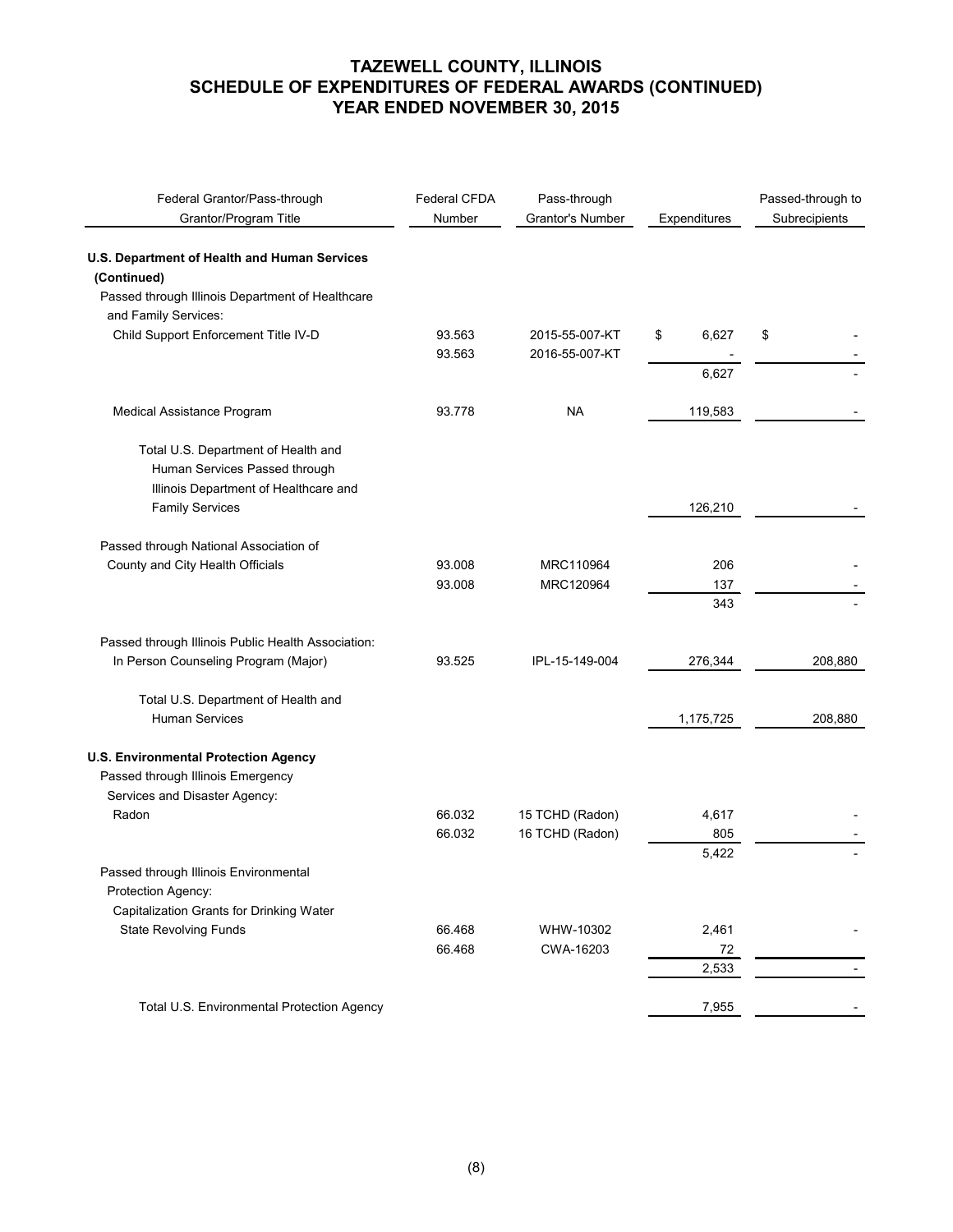| Federal Grantor/Pass-through<br>Grantor/Program Title                                                                                       | Federal CFDA<br>Number | Pass-through<br><b>Grantor's Number</b> | Expenditures | Passed-through to<br>Subrecipients |
|---------------------------------------------------------------------------------------------------------------------------------------------|------------------------|-----------------------------------------|--------------|------------------------------------|
|                                                                                                                                             |                        |                                         |              |                                    |
| <b>U.S. Department of Transportation</b><br>Passed through Illinois Department of Transportation:<br>Public Transportation for Nonurbanized |                        |                                         |              |                                    |
| Areas                                                                                                                                       | 20.509                 | RPT-15-40-FED-#4564                     | 136,742<br>S | \$<br>136,742                      |
|                                                                                                                                             | 20.509                 | RPT-16-40-FED-#4561                     | 120,623      | 120,623                            |
|                                                                                                                                             |                        |                                         | 257,365      | 257,365                            |
| STEP and Holiday Enforcement Impaired                                                                                                       |                        |                                         |              |                                    |
| <b>Driving Grant</b>                                                                                                                        | 20.616                 | AP-15-0194                              | 29,254       |                                    |
| Total U.S. Department of Transportation<br>Passed through Illinois Department of                                                            |                        |                                         |              |                                    |
| Transportation                                                                                                                              |                        |                                         | 286,619      | 257,365                            |
| Passed through Illinois Emergency Management Agency:                                                                                        |                        |                                         |              |                                    |
| Hazardous Materials Emergency Preparedness                                                                                                  | 20.703                 | HMEPTAZE13                              | 3,695        |                                    |
|                                                                                                                                             | 20.703                 | HMEPTAZE14                              | 8,100        |                                    |
|                                                                                                                                             |                        |                                         | 11,795       |                                    |
| Total U.S. Department of Transportation<br>Passed through Illinois Emergency                                                                |                        |                                         |              |                                    |
| <b>Management Agency</b>                                                                                                                    |                        |                                         | 11,795       |                                    |
| Total U.S. Department of Transportation                                                                                                     |                        |                                         | 298,414      | 257,365                            |
| <b>U.S. Department of Homeland Security</b><br>Passed through Illinois Emergency Services &<br>Disaster Agency:                             |                        |                                         |              |                                    |
| <b>Emergency Management Performance Grants</b>                                                                                              | 97.042                 | 15EMATAZEW                              | 41,425       |                                    |
| Total U.S. Department of Homeland                                                                                                           |                        |                                         |              |                                    |
| Security                                                                                                                                    |                        |                                         | 41,425       |                                    |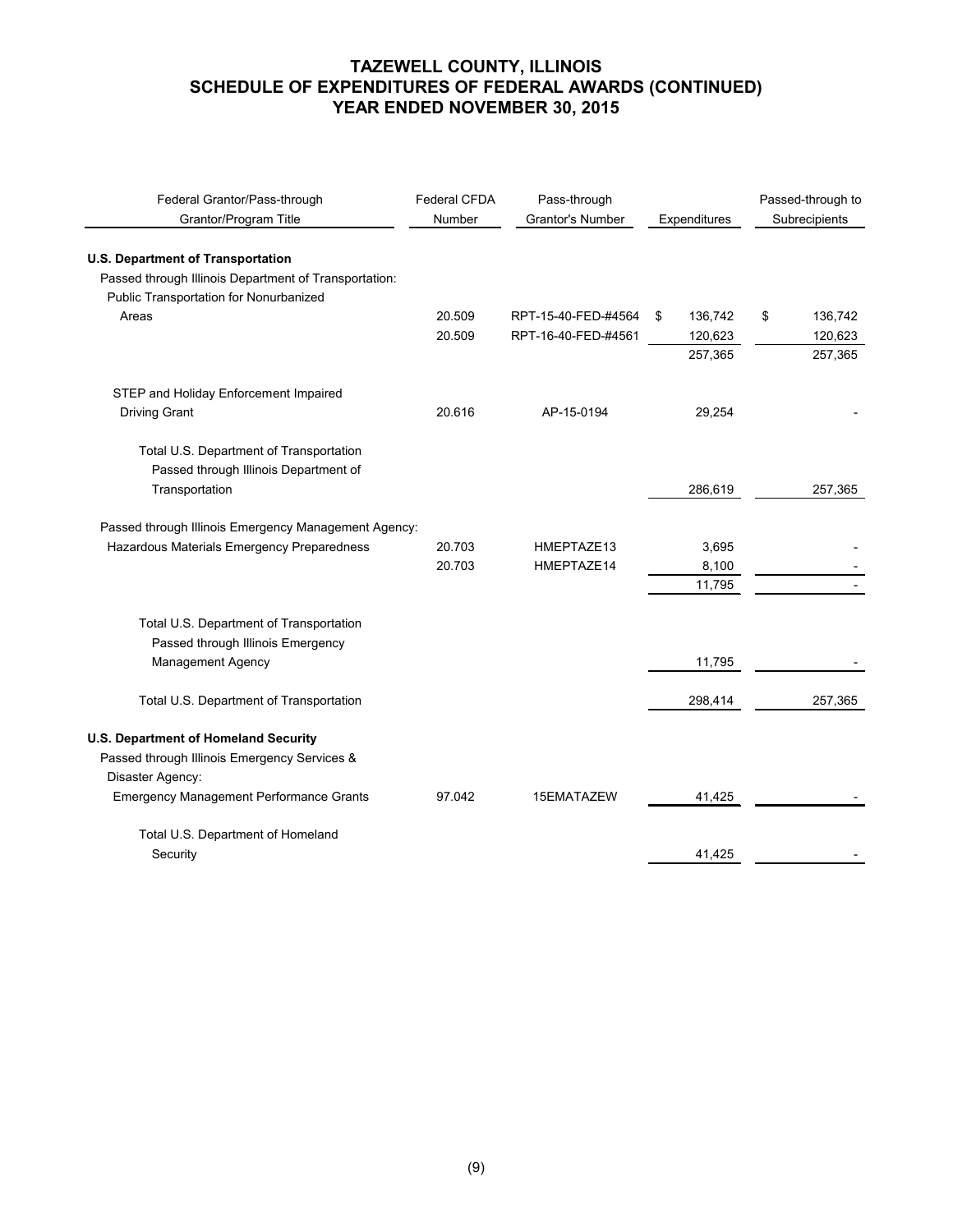| Federal Grantor/Pass-through<br>Grantor/Program Title                        | <b>Federal CFDA</b><br>Number | Pass-through<br>Grantor's Number<br>Expenditures |              | Passed-through to<br>Subrecipients |
|------------------------------------------------------------------------------|-------------------------------|--------------------------------------------------|--------------|------------------------------------|
| <b>U.S. Department of Justice</b>                                            |                               |                                                  |              |                                    |
| Passed through Illinois Criminal Justice<br>Information Authority:           |                               |                                                  |              |                                    |
| State's Attorney Appellate Prosecutor                                        | 16.738                        | 411225                                           | \$<br>18,800 | \$                                 |
|                                                                              | 16.738                        | 413025                                           | 4,700        |                                    |
|                                                                              |                               |                                                  | 23,500       |                                    |
| Crime Victim Assistance                                                      | 16.575                        | 214212                                           | 26,919       |                                    |
|                                                                              | 16.575                        | 215212                                           | 20,054       |                                    |
|                                                                              |                               |                                                  | 46,973       |                                    |
| Total U.S. Department of Justice Passed<br>through Illinois Criminal Justice |                               |                                                  |              |                                    |
| <b>Information Authority</b>                                                 |                               |                                                  | 70,473       |                                    |
|                                                                              |                               |                                                  |              |                                    |
| Passed through National Children's Alliance:                                 |                               |                                                  |              |                                    |
| <b>Crime Victim Assistance</b>                                               |                               |                                                  |              |                                    |
| <b>Discretionary Grants</b>                                                  | 16.758                        | Pekin-IL-SA14                                    | 9,000        |                                    |
| Discretionary Grants (JAG Cluster)                                           | 16.738                        | 412841                                           | 6,630        |                                    |
|                                                                              |                               |                                                  |              |                                    |
| Total U.S. Department of Justice Passed                                      |                               |                                                  |              |                                    |
| through National Children's Alliance                                         |                               |                                                  | 15,630       |                                    |
|                                                                              |                               |                                                  |              |                                    |
| Total U.S. Department of Justice                                             |                               |                                                  | 86,103       |                                    |
| <b>U.S. Election Commission</b>                                              |                               |                                                  |              |                                    |
| Passed through Illinois State Board of Elections:                            |                               |                                                  |              |                                    |
| Help America Vote Act Requirements                                           |                               |                                                  |              |                                    |
| Payments                                                                     | 90.401                        | <b>NA</b>                                        | 22,194       |                                    |
| Total U.S. Election Commission                                               |                               |                                                  | 22,194       |                                    |
|                                                                              |                               |                                                  |              |                                    |
| <b>Total</b>                                                                 |                               |                                                  | 2,824,183    | 466,245<br>\$                      |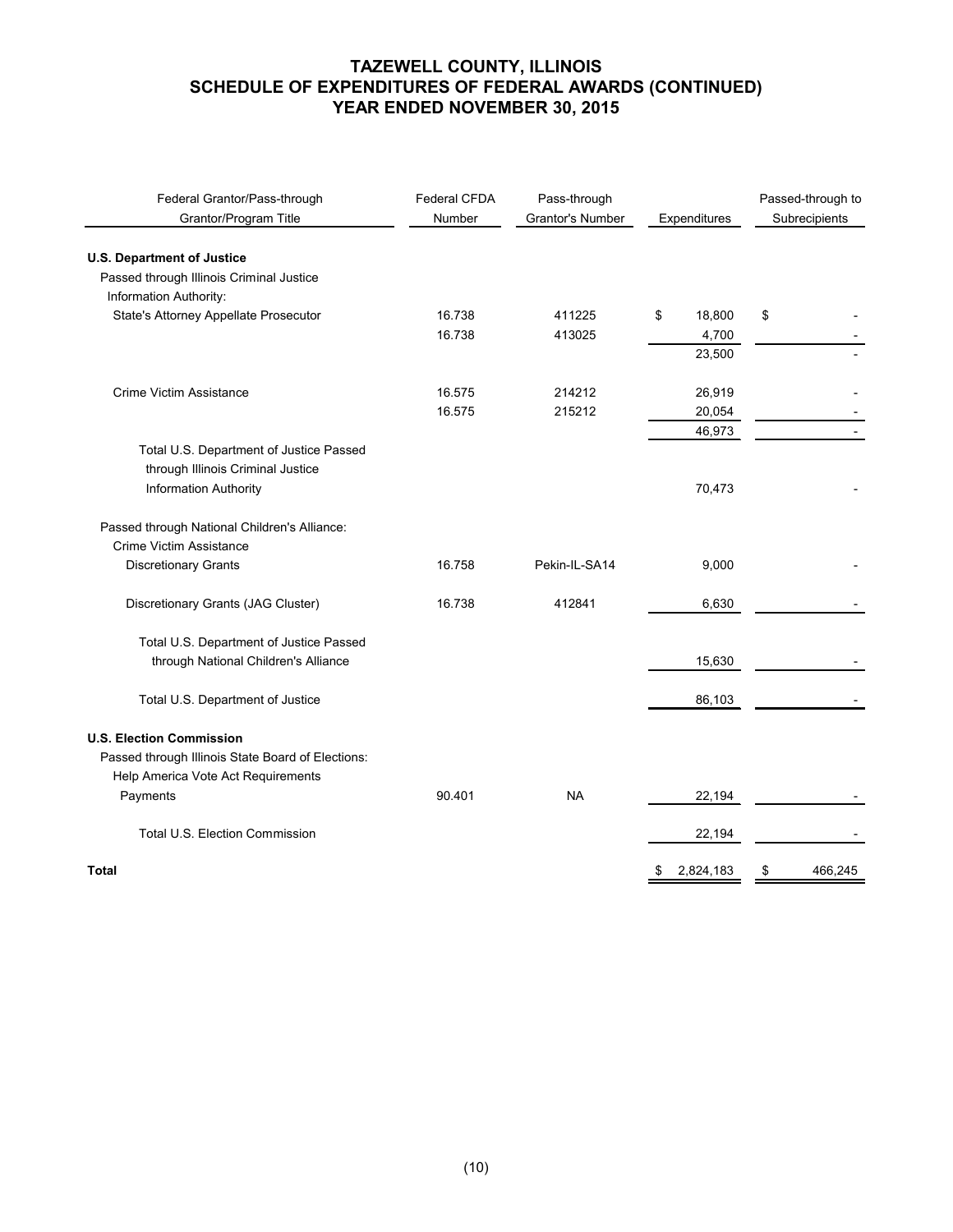|                                      | Federal CFDA<br>Number | Expenditures    | Passed-through to<br>Subrecipients | <b>Cluster Total</b><br>If Applicable |
|--------------------------------------|------------------------|-----------------|------------------------------------|---------------------------------------|
| Summary of Federal Awards by Federal |                        |                 |                                    |                                       |
| CFDA Number and Cluster              | 10.557                 | \$<br>1,184,741 | \$                                 |                                       |
|                                      | 10.559                 | 6,626           |                                    |                                       |
|                                      | 10.572                 | 1,000           |                                    |                                       |
|                                      | 16.575                 | 46,973          |                                    |                                       |
|                                      | 16.738                 | 30,130          |                                    |                                       |
|                                      | 16.758                 | 9,000           |                                    |                                       |
|                                      | 20.509                 | 257,365         | 257,365                            |                                       |
|                                      | 20.616                 | 29,254          |                                    |                                       |
|                                      | 20.703                 | 11,795          |                                    |                                       |
|                                      | 66.032                 | 5,422           |                                    |                                       |
|                                      | 66.468                 | 2,533           |                                    |                                       |
|                                      | 90.401                 | 22,194          |                                    |                                       |
|                                      | 93.008                 | 343             |                                    |                                       |
|                                      | 93.074                 | 143,932         |                                    |                                       |
|                                      | 93.094                 | 34,742          |                                    |                                       |
|                                      | 93.243                 | 74,930          |                                    |                                       |
|                                      | 93.268                 | 135,752         |                                    |                                       |
|                                      | 93.276                 | 110,855         |                                    |                                       |
|                                      | 93.283                 | 117,084         |                                    |                                       |
|                                      | 93.525                 | 276,344         | 208,880                            |                                       |
|                                      | 93.558                 | 66,441          |                                    |                                       |
|                                      | 93.563                 | 6,627           |                                    |                                       |
|                                      | 93.778                 | 119,583         |                                    |                                       |
|                                      | 93.994                 | 89,092          |                                    |                                       |
|                                      | 97.042                 | 41,425          |                                    |                                       |
|                                      |                        | \$<br>2,824,183 | 466,245<br>\$                      |                                       |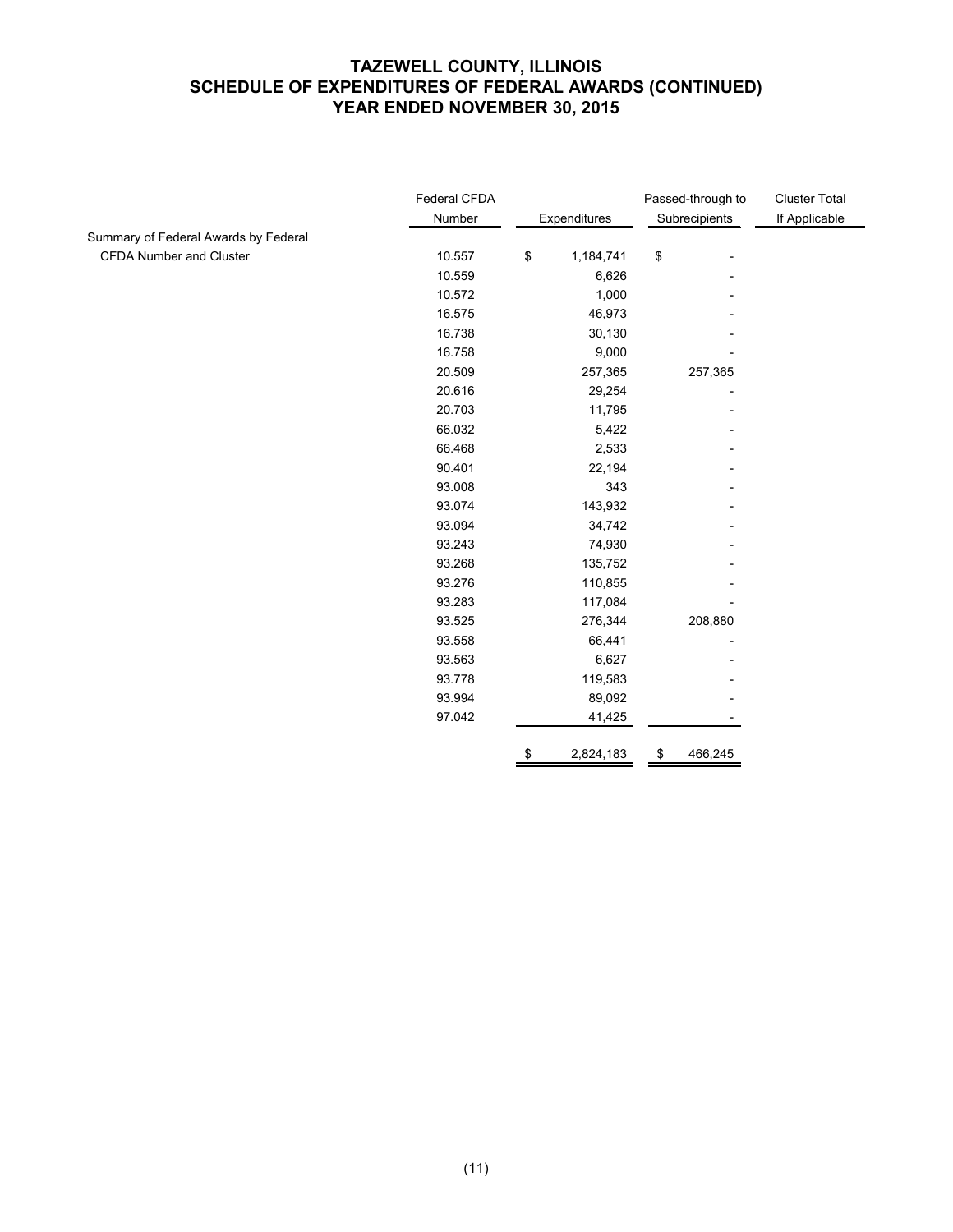# **TAZEWELL COUNTY, ILLINOIS NOTES TO SCHEDULE OF EXPENDITURES OF FEDERAL AWARDS YEAR ENDED NOVEMBER 30, 2015**

### **NOTE 1 GENERAL**

The accompanying Schedule of Expenditures of Federal Awards includes the activity of all federal grants of Tazewell County, Illinois. The Tazewell County reporting entity is defined in Note 1 to the County's basic financial statements. Federal awards received directly from federal agencies as well as federal awards passed through other government agencies are included on the schedule.

### **NOTE 2 RELATIONSHIP TO FINANCIAL STATEMENTS**

The information in this schedule is presented in accordance with the requirements of OMB Circular A-133, *Audits of States, Local Governments, and Non-Profit Organizations*. Therefore, some amounts presented in this schedule may differ from amounts presented in the financial statements.

# **NOTE 3 BASIS OF ACCOUNTING**

The accompanying Schedule of Expenditures of Federal Awards is presented using the modified accrual basis of accounting, which is described in Note 1 to the County's basic financial statements.

## **NOTE 4 COMMODITIES - VACCINES**

The County receives vaccines at no charge from the Illinois Department of Public Health through federally assisted programs. The County does not reflect financial activity related to the contribution of the vaccines in the financial statements. The value of vaccines activity during fiscal year 2015 was as follows:

| <b>Beginning Inventory</b> |        |              |         | <b>Ending Inventory</b> |
|----------------------------|--------|--------------|---------|-------------------------|
| November 30, 2014          |        | Acquisitions | Usage   | November 30, 2015       |
|                            |        |              |         |                         |
|                            | 16.432 | 135,752      | 122.410 | 29.774                  |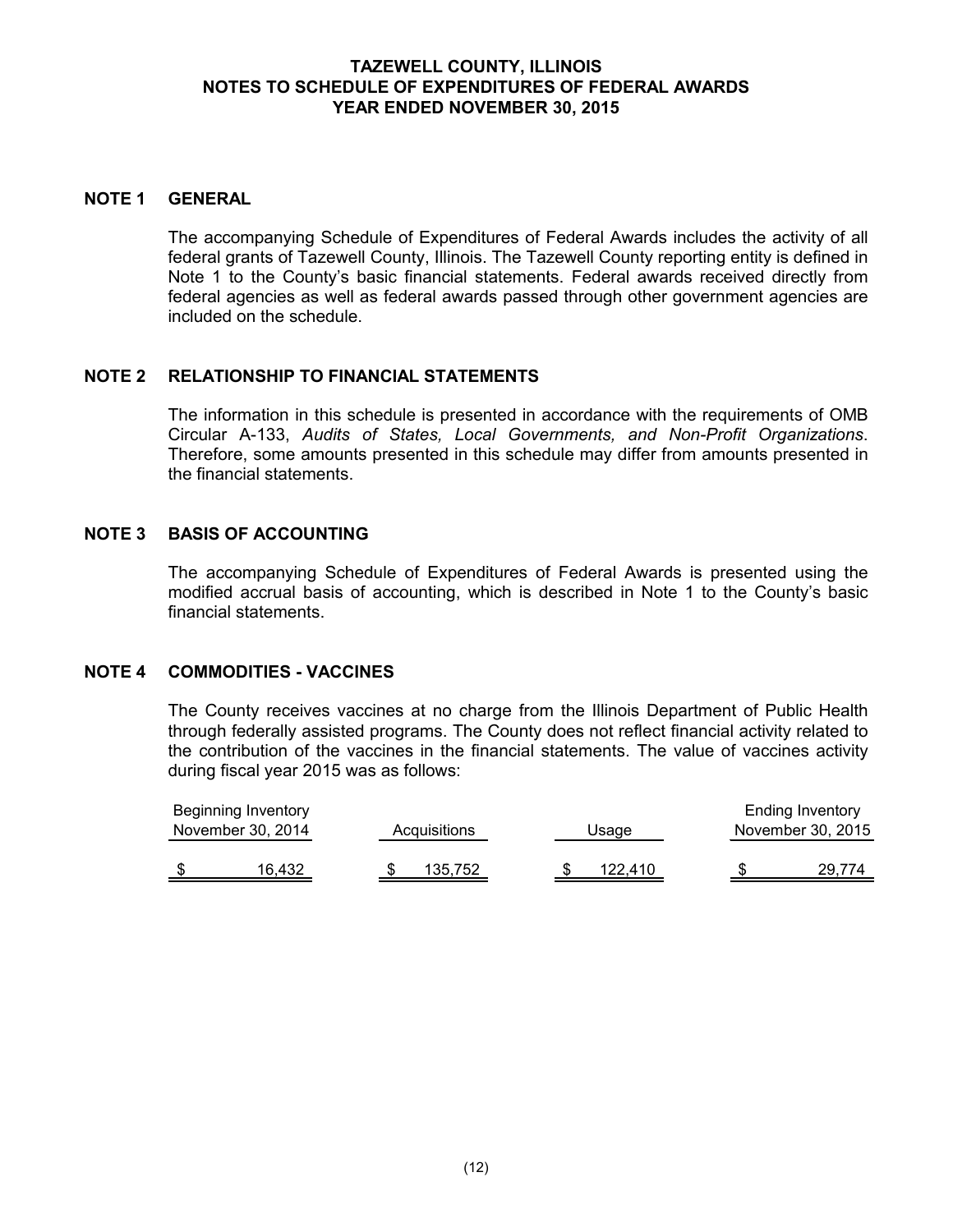# **TAZEWELL COUNTY, ILLINOIS NOTES TO SCHEDULE OF EXPENDITURES OF FEDERAL AWARDS YEAR ENDED NOVEMBER 30, 2015**

### **NOTE 5 NONCASH FOOD INSTRUMENTS**

The County participates in the Supplemental Food Program for Women, Infants, and Children and issues food instruments to eligible participants. The food instruments can be exchanged for authorized supplemental foods at retail stores. The state of Illinois processes and tracks the food instruments redeemed. The federal portion of food instruments distributed by Tazewell County and redeemed during the period October 1, 2014 to September 30, 2015 was \$831,144 and is reported in the Schedule of Expenditures of Federal Awards. Information is not available from the State to report this information on the County's fiscal year.

# **NOTE 6 OTHER NONCASH ASSISTANCE**

The County did not receive any federal awards in the form of noncash assistance for insurance in effect during the year, loans, or loan guarantees.

# **NOTE 7 MEDICAL ASSISTANCE PROGRAM RECONCILIATION**

| Difference                                                    |   | (28,520) |
|---------------------------------------------------------------|---|----------|
| Total Amount Reported on Schedule of<br><b>Federal Awards</b> |   | 119,583  |
| Amount Awarded                                                | S | 91.063   |
| Federal CFDA Number                                           |   | 93.778   |

Amount awarded is based on the amounts the state has remitted to Tazewell County during the state's fiscal year of July 1, 2014 – June 30, 2015. However, the Schedule of Expenditures of Federal Awards recognizes the County's federal expenditures when incurred during its fiscal year December 1, 2014 – November 30, 2015. Tazewell County, Illinois incurred reimbursable expenditures of \$119,583 that were recognized during fiscal year 2015. Thus, this is reported as such on the 2015 Schedule of Expenditures of Federal Awards, as opposed to the \$91,063 of receipts remitted by the state during its fiscal year.

### **NOTE 8 RELATIONSHIP TO FEDERAL FINANCIAL REPORTS**

Amounts reported in the accompanying schedule agree with the amounts reported in the related federal financial reports.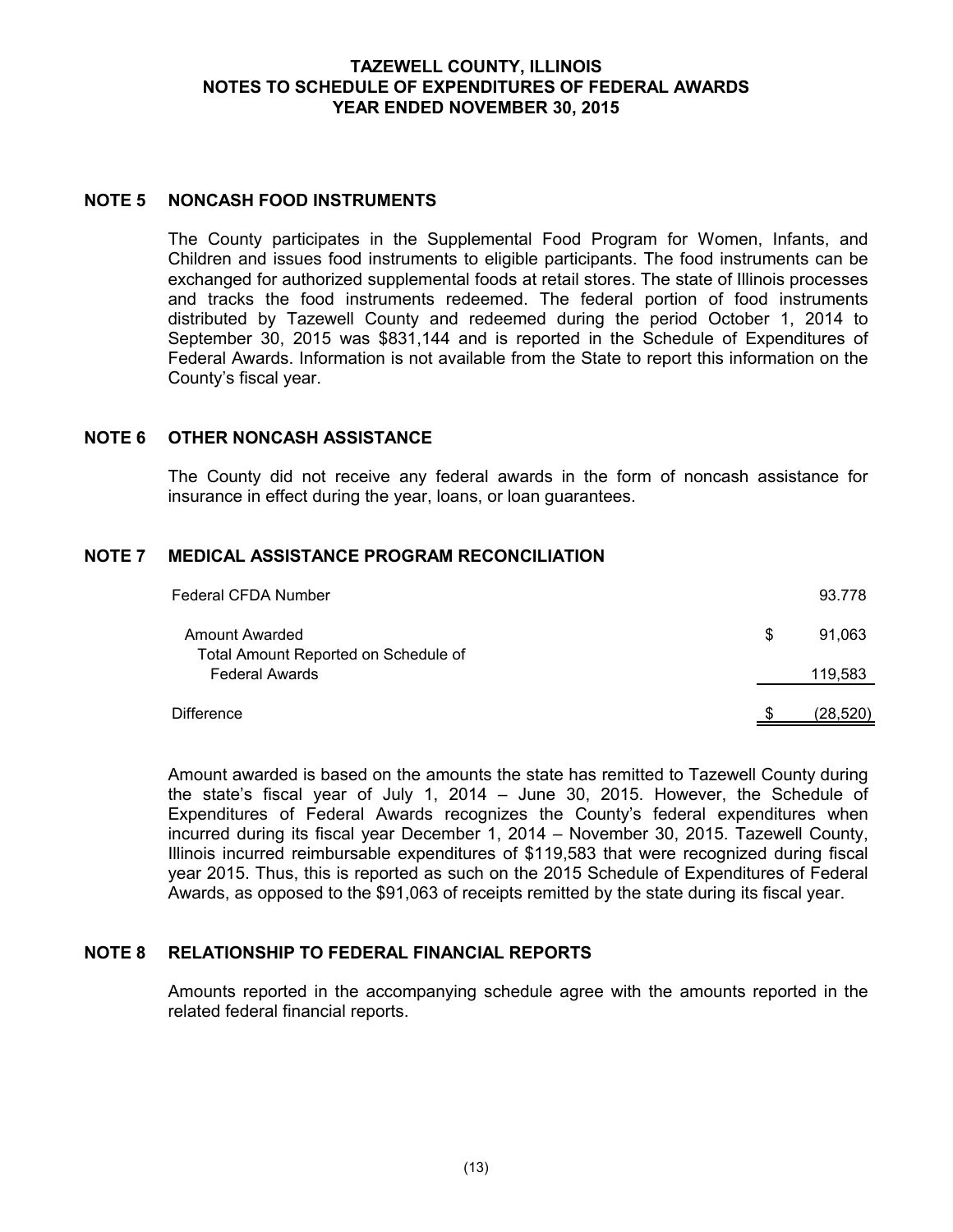# **Section I – Summary of Auditors' Results**

### **Financial Statements**

| Type of auditors' report issued:                                                                                        | Unmodified                                                                                                                                                                                                                                                                                                                                                                                                                        |     |                                                                                                                |                   |
|-------------------------------------------------------------------------------------------------------------------------|-----------------------------------------------------------------------------------------------------------------------------------------------------------------------------------------------------------------------------------------------------------------------------------------------------------------------------------------------------------------------------------------------------------------------------------|-----|----------------------------------------------------------------------------------------------------------------|-------------------|
| Internal control over financial reporting:                                                                              |                                                                                                                                                                                                                                                                                                                                                                                                                                   |     |                                                                                                                |                   |
| Material weakness(es) identified?                                                                                       |                                                                                                                                                                                                                                                                                                                                                                                                                                   |     | X yes                                                                                                          | no                |
| Significant deficiency(ies) identified that are not<br>considered to be material weakness(es)?                          |                                                                                                                                                                                                                                                                                                                                                                                                                                   | yes |                                                                                                                | X none reported   |
| Noncompliance material to financial<br>statements noted?                                                                |                                                                                                                                                                                                                                                                                                                                                                                                                                   |     | _____ yes ______X no                                                                                           |                   |
| <b>Federal Awards</b>                                                                                                   |                                                                                                                                                                                                                                                                                                                                                                                                                                   |     |                                                                                                                |                   |
| Internal control over major programs:                                                                                   |                                                                                                                                                                                                                                                                                                                                                                                                                                   |     |                                                                                                                |                   |
| Material weakness(es) identified?                                                                                       | $\boldsymbol{\mathsf{X}}$ and $\boldsymbol{\mathsf{X}}$ and $\boldsymbol{\mathsf{X}}$ and $\boldsymbol{\mathsf{X}}$ and $\boldsymbol{\mathsf{X}}$ and $\boldsymbol{\mathsf{X}}$ and $\boldsymbol{\mathsf{X}}$ and $\boldsymbol{\mathsf{X}}$ and $\boldsymbol{\mathsf{X}}$ and $\boldsymbol{\mathsf{X}}$ and $\boldsymbol{\mathsf{X}}$ and $\boldsymbol{\mathsf{X}}$ and $\boldsymbol{\mathsf{X}}$ and $\boldsymbol{\mathsf{X}}$ a |     | yes and the set of the set of the set of the set of the set of the set of the set of the set of the set of the | no                |
| Significant deficiency(ies) identified that are not<br>considered to be material weakness(es)?                          | $\boldsymbol{\mathsf{X}}$ and $\boldsymbol{\mathsf{X}}$ and $\boldsymbol{\mathsf{X}}$ and $\boldsymbol{\mathsf{X}}$ and $\boldsymbol{\mathsf{X}}$ and $\boldsymbol{\mathsf{X}}$ and $\boldsymbol{\mathsf{X}}$ and $\boldsymbol{\mathsf{X}}$ and $\boldsymbol{\mathsf{X}}$ and $\boldsymbol{\mathsf{X}}$ and $\boldsymbol{\mathsf{X}}$ and $\boldsymbol{\mathsf{X}}$ and $\boldsymbol{\mathsf{X}}$ and $\boldsymbol{\mathsf{X}}$ a |     |                                                                                                                | yes none reported |
| Type of auditors' report issued on compliance for<br>for major programs?                                                | <b>Unmodified</b>                                                                                                                                                                                                                                                                                                                                                                                                                 |     |                                                                                                                |                   |
| Any audit findings disclosed that are required to be<br>reported in accordance with Circular A-133,<br>Section .510(a)? | $X \qquad \qquad$ yes                                                                                                                                                                                                                                                                                                                                                                                                             |     |                                                                                                                | no                |
| Identification of major programs:                                                                                       |                                                                                                                                                                                                                                                                                                                                                                                                                                   |     |                                                                                                                |                   |
| <b>CFDA Number(s)</b>                                                                                                   | Name of Federal Program or Cluster                                                                                                                                                                                                                                                                                                                                                                                                |     |                                                                                                                |                   |
| 10.557                                                                                                                  | Special Supplemental Nutrition Program for                                                                                                                                                                                                                                                                                                                                                                                        |     |                                                                                                                |                   |
| 93.525                                                                                                                  | Woman, Infants, and Children<br>In Person Counseling Program                                                                                                                                                                                                                                                                                                                                                                      |     |                                                                                                                |                   |
| Dollar threshold used to distinguish<br>between type A and type B programs:                                             | \$300,000                                                                                                                                                                                                                                                                                                                                                                                                                         |     |                                                                                                                |                   |
| Auditee qualified as low-risk auditee?                                                                                  |                                                                                                                                                                                                                                                                                                                                                                                                                                   | yes | X,                                                                                                             | no                |
|                                                                                                                         |                                                                                                                                                                                                                                                                                                                                                                                                                                   |     |                                                                                                                |                   |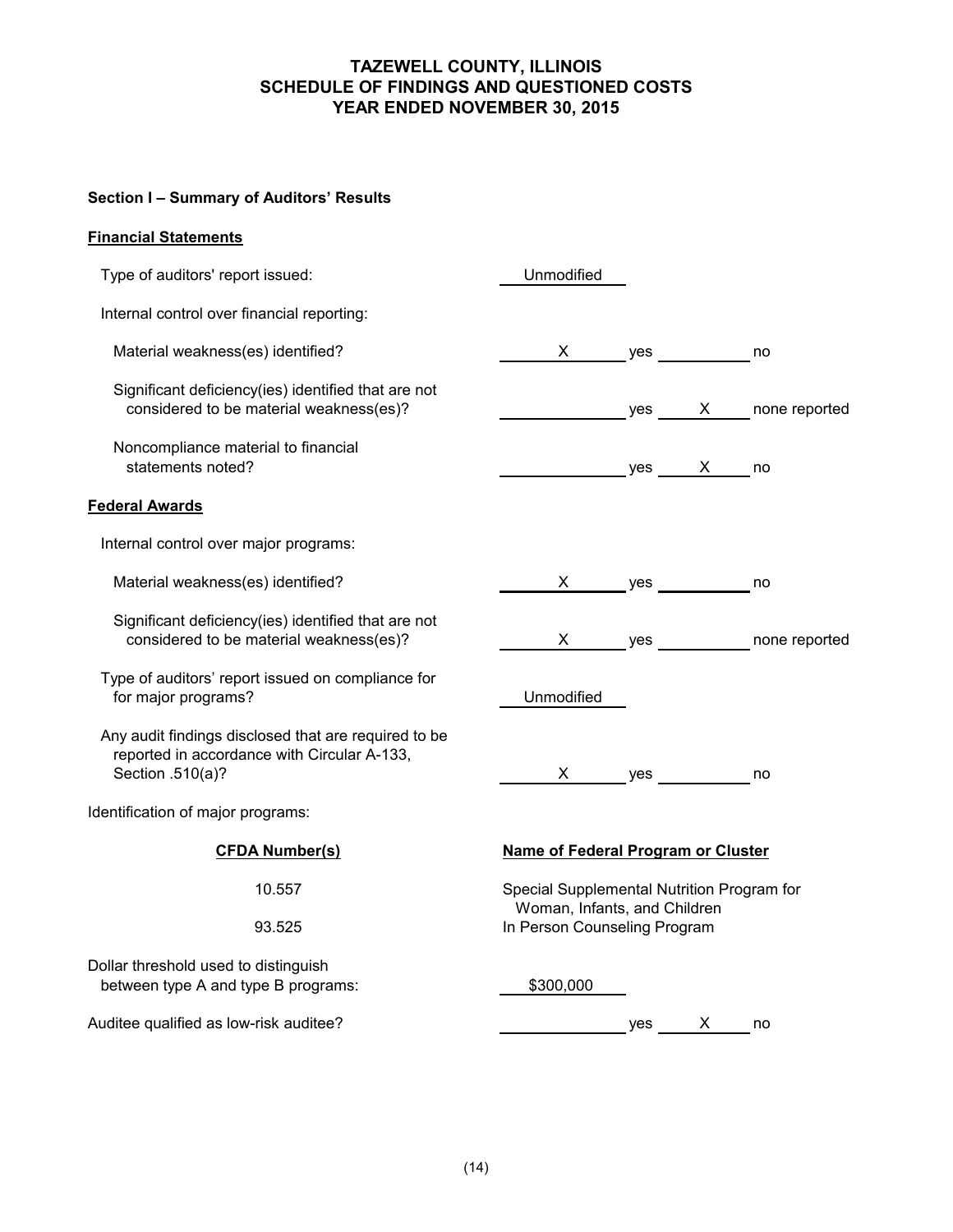# **Section II - Financial Statement Findings**

## Finding No. 2015-001 - Significant Audit Adjustments

### *Condition:*

During the course of our audit, we posted a variety of adjustments that had a material effect on the County's financial statements. A significant number of the adjustments related to adjusting to the modified accrual basis or accrual basis of accounting from the cash basis, and recording capital assets and long-term debt for the government-wide financial statements. A prior period adjustment was also recognized in the current year financial statements to reflect an error in the previous period.

### *Criteria or specific requirement:*

A control deficiency exists when the design or operation of a control does not allow management or employees, in the normal course of performing their assigned functions, to prevent or detect misstatements on a timely basis.

### *Effect:*

The County's lack of effective internal controls over its accounting system constitute a material weakness, which is a deficiency, or combination of deficiencies, that results in more than a remote likelihood that a material misstatement of the financial statements will not be prevented or detected by the County's internal control.

### *Cause:*

Significant audit adjustments were a result of some accounting records and reports being prepared on the cash basis of accounting. Examples include grant revenue, highway revenue, and interfund activity. The County's audited basic financial statements have been converted to the modified accrual basis or accrual basis, as required by accounting principles generally accepted in the United States of America.

### *Recommendation:*

To establish proper internal control over its accounting system, the County should continue establishing procedures to record these accrual items, which include identifying factors that may affect the balances, as well as accumulating sufficient reliable data on which to base the balances. Such procedures should be performed by an individual possessing a thorough understanding of applicable generally accepted accounting principles and knowledge of the County's activities and operations.

# *Views of responsible officials and planned corrective action:*

Within the County Administration office a new accounting oversight position has been created and the position will soon be filled. With the newly added position being on-boarded very soon, we will review internal controls and ensure that the financial statements are converted to the modified accrual basis, and that capital assets and long-term debt are recorded on the financial statements.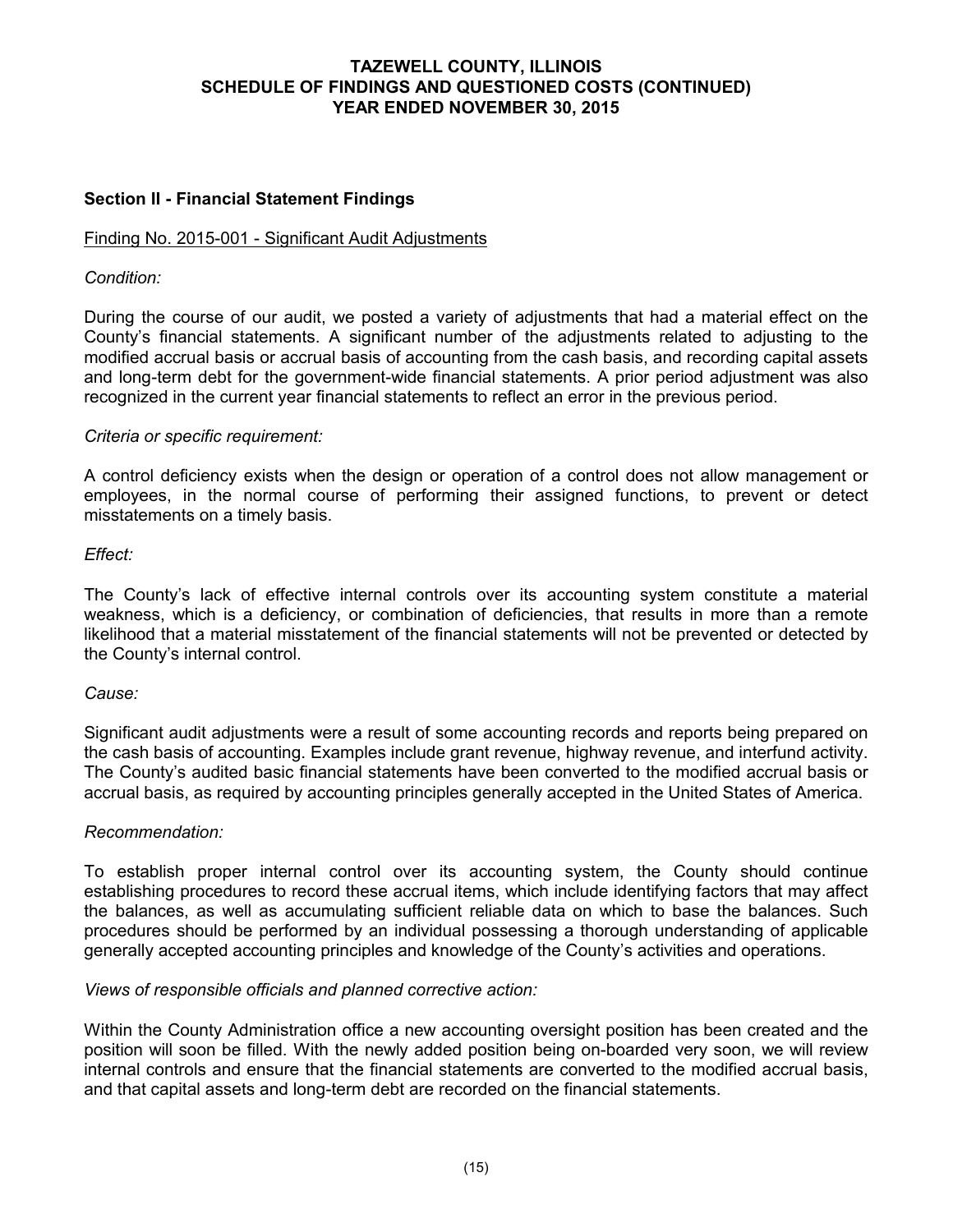# **Section III – Federal Awards Findings and Questioned Costs**

### Finding No. 2015-002 - General Accounting for Federal Awards

- Federal Agency/Program: U.S. Department of Agriculture -10.557 Special Supplemental Nutrition Program for Women, Infants, and Children, passed through Illinois Department of Human Services
	- U.S. Department of Health and Human Services 93.525 In Person Counseling Program, passed through Illinois Public Health Association
	- All other programs

Questioned Costs: None

### *Condition:*

The County receives a significant amount of funding through state and federal grants. Grants are currently handled by the individual departments requesting the funding. During the period under audit, there was no central office or individual that tracks grant applications and reports. Individual departments are responsible for monitoring compliance with their grants as well as completing both financial and program reports for their grants.

The current method of monitoring grants makes it very difficult to identify all of the federal funds received by the County for proper reporting under the federal Single Audit Act. During our audit we noted the following related to accounting for grants that should be addressed.

 Information used in the preparation of reports requesting reimbursement for federal awards is frequently maintained on ledgers separate from the general ledger of the County. Many times there may be timing differences between the general ledger and these separate accounting of awards, or nonreimbursable costs are charged to respective general ledger accounts. Consequently, general ledger accounts do not easily trace to reports requesting reimbursement of federal funds. Not all reconciliations are readily available which reconcile general ledger financial information to that reported on the requests for reimbursement of federal funds.

### *Criteria or specific requirement:*

The A-133 Compliance Supplement requires reports to include all activity of the reporting period, be supported by applicable accounting records, and be fairly presented in accordance with program requirements. All reports should agree with the accounting records. Reports should also include accounting of all noncash assistance received.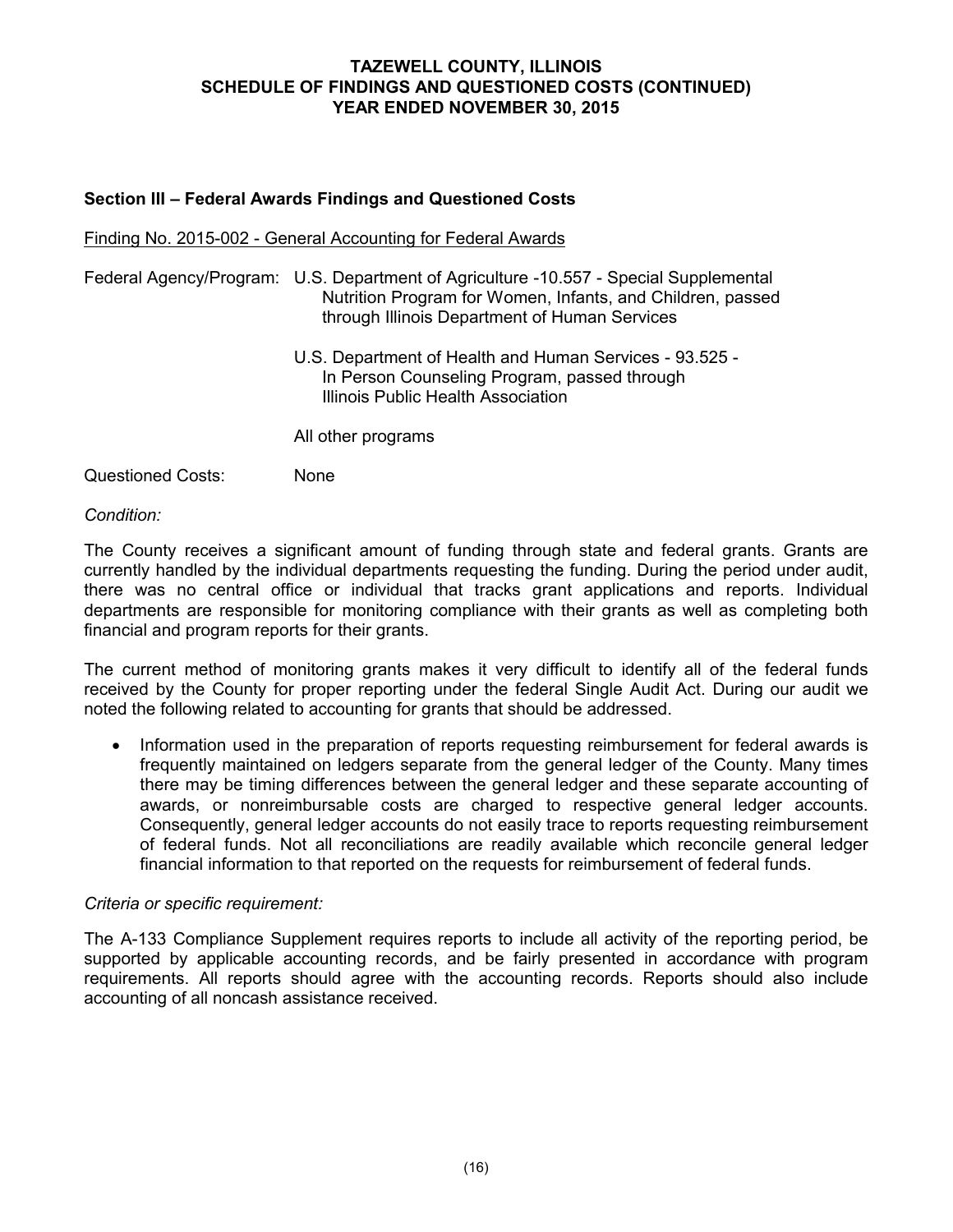# **Section III – Federal Awards Findings and Questioned Costs (Continued)**

### Finding No. 2015-002 - General Accounting for Federal Awards (Continued)

*Effect:*

There is a greater risk the reports could be prepared inaccurately since they are prepared using information that is extracted from the general ledger and not reconciled to the general ledger.

### *Cause:*

The County did not effectively monitor all federal programs and reconcile financial reports with the County's general ledger.

### *Recommendation:*

Reconciliations should be prepared which reconcile general ledger financial information to that reported on the requests for reimbursement of federal funds.

### *Views of responsible officials and planned corrective action:*

Within the County Administration office a new accounting oversight position has been created and the position will soon be filled. With the newly added position being on-boarded very soon, we will review how grants are handled and create a procedure and process for reconciling financial reports from each grant to the general ledger.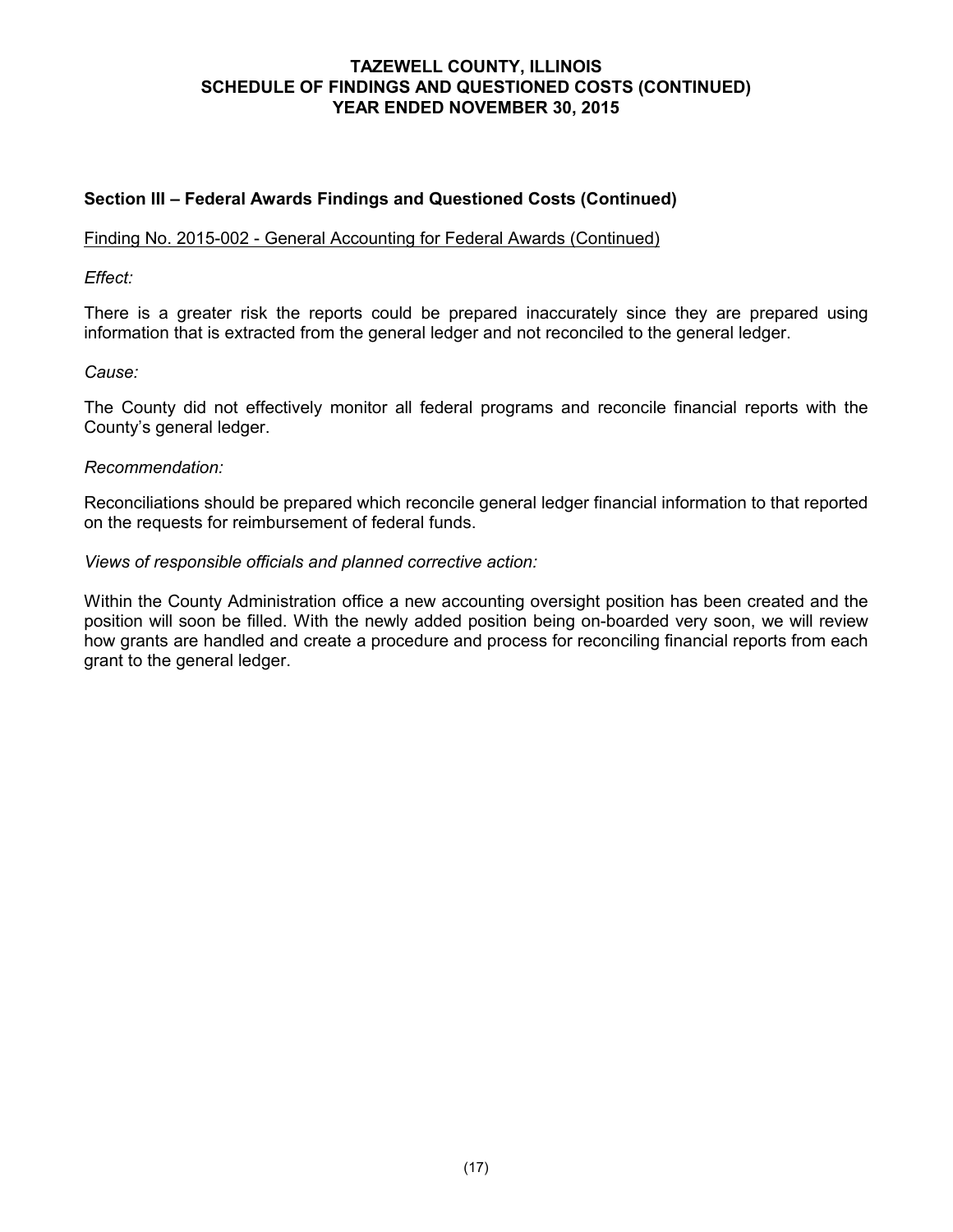# **Section III – Federal Awards Findings and Questioned Costs (Continued)**

## Finding No. 2015-003 - Allowable Costs

Federal Agency/Program: U.S. Department of Agriculture - 10.557 - Special Supplemental Nutrition Program for Women, Infants, and Children, passed through Illinois Department of Human Services

Questioned Costs: \$22

### *Condition:*

As part of our audit, we noted that there were 36 WIC hours wrongly charged to other programs. Additionally, there was 1 hour that was charged to WIC that should have been charged to another program.

### *Criteria or specific requirement:*

The allowable cost requirements outlined in the OMB Circular A-133 Compliance Supplement indicate that payroll charges must reflect actual time worked in the program.

*Effect:*

The County did not comply with the allowable cost requirements set forth in the OMB Circular A-133 Compliance Supplement.

### *Cause:*

There was an oversight by the client. 35 WIC hours were erroneously charged to other programs. There was also 1 hour relating to the Family Case Management program that was instead charged to the WIC program.

### *Recommendation:*

Controls over payroll should ensure time charged to the program reflects actual time worked in the program.

### *Views of responsible officials and planned corrective action:*

Time keeping methods have changed since the sample was taken for this audit. When this audit sample was taken business office staff was manually entering time into a program from hand written time sheets. Transposition errors did occur from time to time. The process now in place is all staff enter their own time electronically in a program. That time is verified by the staff member and their supervisor before it is released for payroll and grant keeping purposes.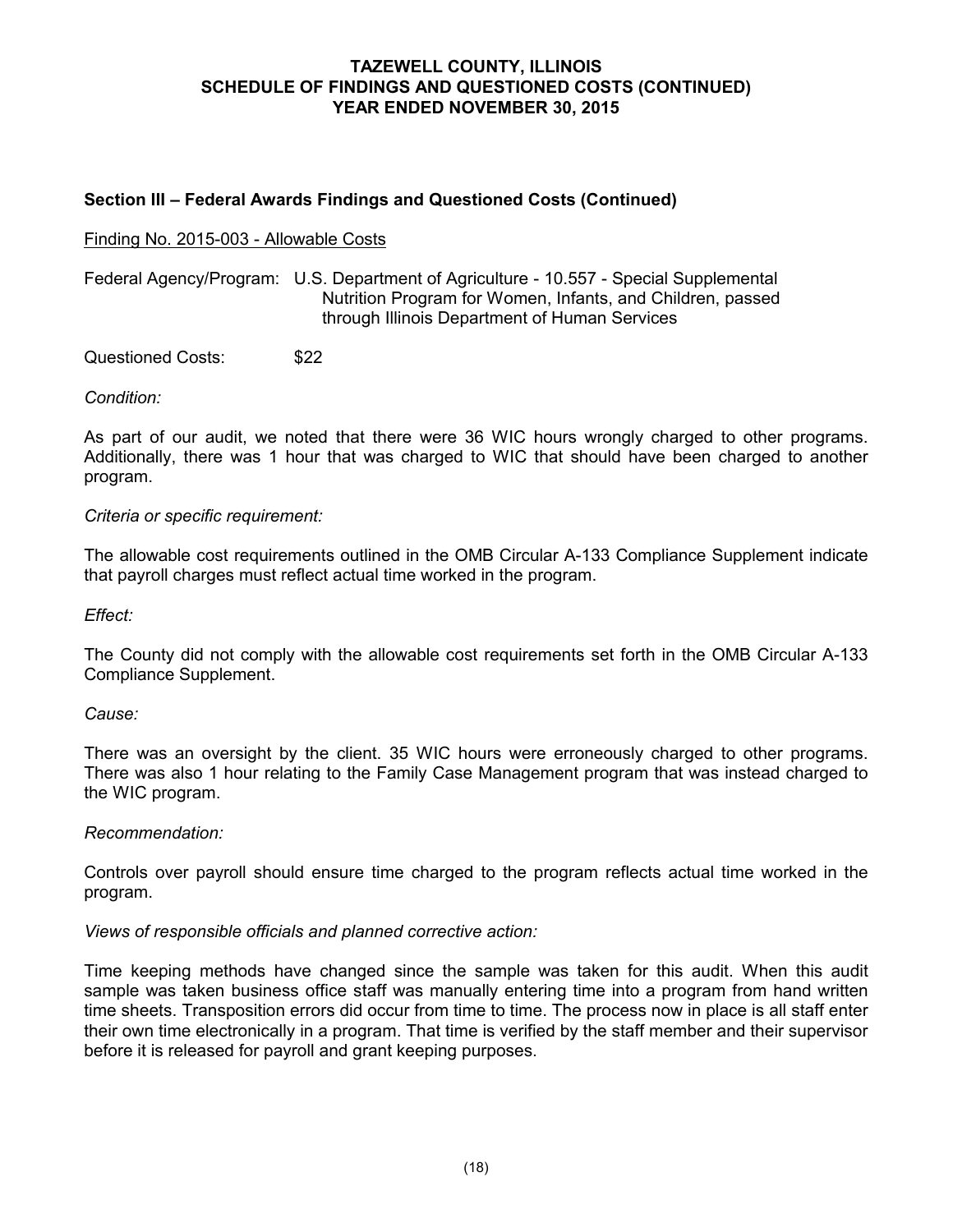# **Section III – Federal Awards Findings and Questioned Costs (Continued)**

## Finding No. 2015-004 - Sub-Recipient Monitoring

| Federal Agency/Program: U.S. Department of Health and Human Services - 93.525 - |
|---------------------------------------------------------------------------------|
| In Person Counseling Program, passed through                                    |
| Illinois Public Health Association                                              |

Questioned Costs: None

### *Condition:*

As part of our audit, we noted the County did not request and review audits and, where applicable, single audits of subrecipients in order to make management decisions regarding any findings that may have been noted in audit reports. In addition, the County did not communicate the CFDA name and number to the subrecipients.

# *Criteria or specific requirement:*

The OMB Circular A-133 Compliance Supplement requires that the County properly monitor subrecipients. This includes reasonably ensuring subrecipients used Federal awards for authorized purposes. It also requires that CFDA and other federal award related information be communicated to the subrecipients.

# *Effect:*

The County did not comply with the sub-recipient monitoring requirements set forth in the OMB Circular A-133 Compliance Supplement.

### *Cause:*

There was an oversight by the client not being fully aware of the grant requirements.

### *Recommendation:*

We recommend the County ensures that subrecipients have had the proper audits conducted. The County should review the results of the audit reports within 6 months of their issuance and determine if there are any control deficiencies or instances of noncompliance that would impact the authorized use of the pass-through funding. The County can also implement other monitoring mechanisms such as reviewing periodic financial or performance reports of the subrecipients, or making on-site visits to review records of the subrecipients' federal activity. We also recommend that the County communicate CFDA and other pertinent information with the subrecipients prior to the disbursing of funds.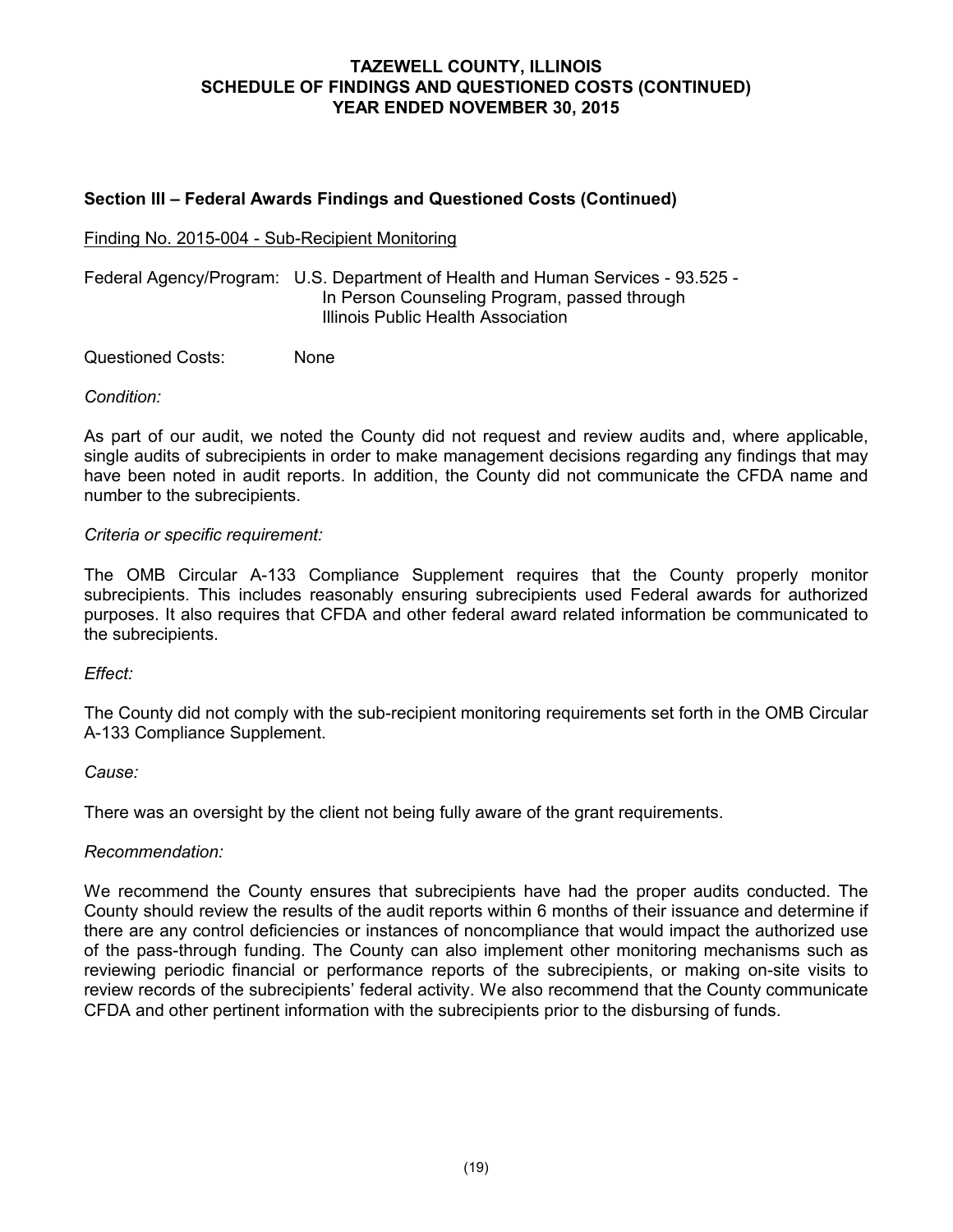# **Section III – Federal Awards Findings and Questioned Costs (Continued)**

### Finding No. 2015-004 - Sub-Recipient Monitoring (Continued)

*Views of responsible officials and planned corrective action:*

The grants manager has now created a check off list for each and every grant based on contract requirements. This list will keep everyone accountable to a specific grant's needs. This grant has now ended. Both health departments in question are certified health departments with the funder and the record of their audits would be on file with the state Department of Public Health. The funder did not call this oversight into question. Finding 004 and 005 are directly related and the same response is appropriate.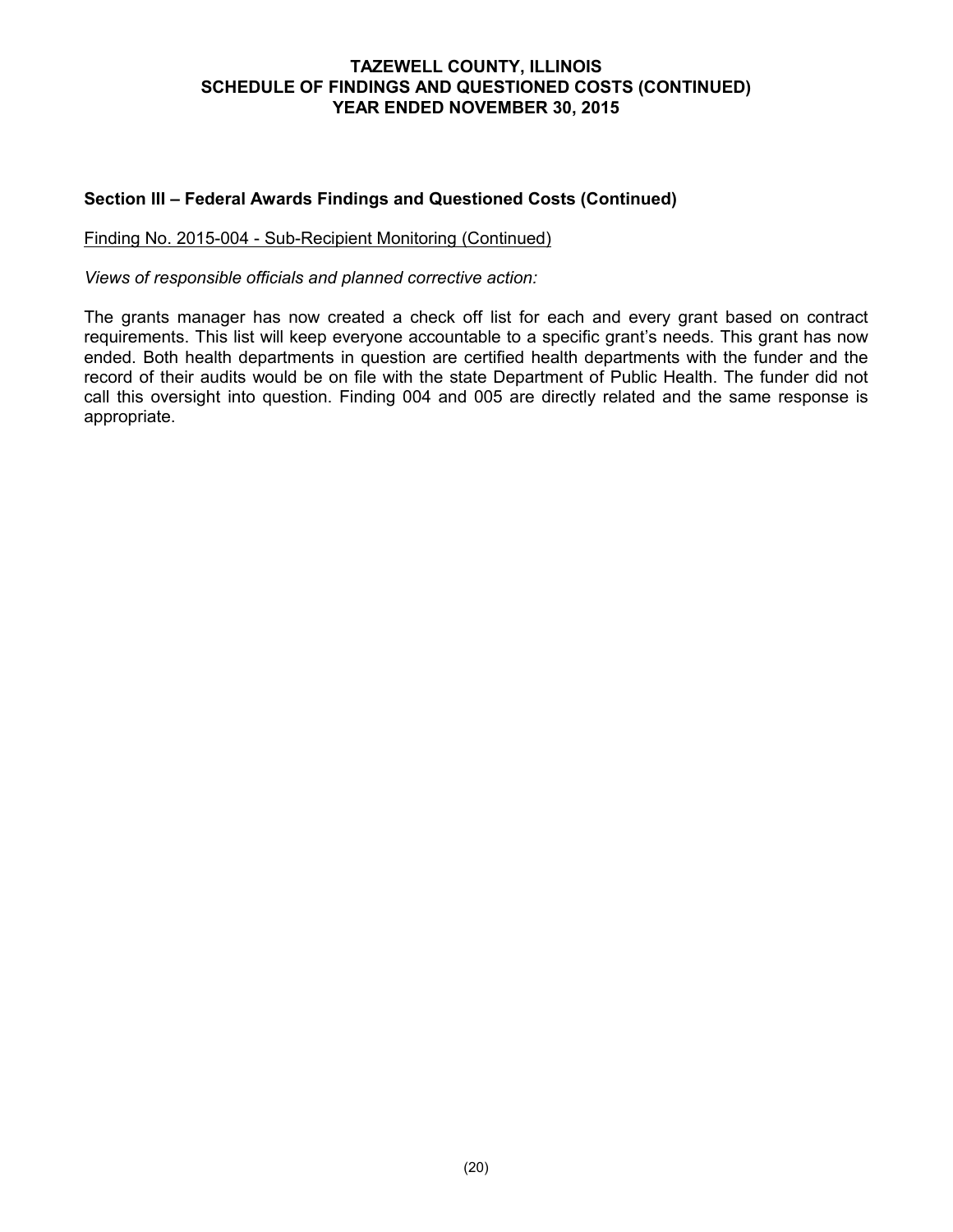# **Section III – Federal Awards Findings and Questioned Costs (Continued)**

## Finding No. 2015-005 - Reporting

Federal Agency/Program: U.S. Department of Health and Human Services - 93.525 - In Person Counseling Program, passed through Illinois Public Health Association

Questioned Costs: None

### *Condition:*

As part of our audit, we noted the County did not submit their audited financial statements or single audit report to the Illinois Public Health Association.

# *Criteria or specific requirement:*

The In Person Counseling Program grant agreement specifies that a grantee subject to OMB Circular A-133 shall provide audit reports within 180 days after the grantee's fiscal year.

*Effect:*

The County did not comply with the reporting requirements set forth in the grant agreement.

*Cause:*

There was an oversight by the client not being fully aware of the grant requirements.

### *Recommendation:*

We recommend the County implement controls to ensure all reporting requirements are fulfilled and complied with.

### *Views of responsible officials and planned corrective action:*

The grants manager has now created a check off list for each and every grant based on contract requirements. This list will keep everyone accountable to a specific grant's needs. This grant has now ended. Both health departments in question are certified health departments with the funder and the record of their audits would be on file with the state Department of Public Health. The funder did not call this oversight into question. Finding 004 and 005 are directly related and the same response is appropriate.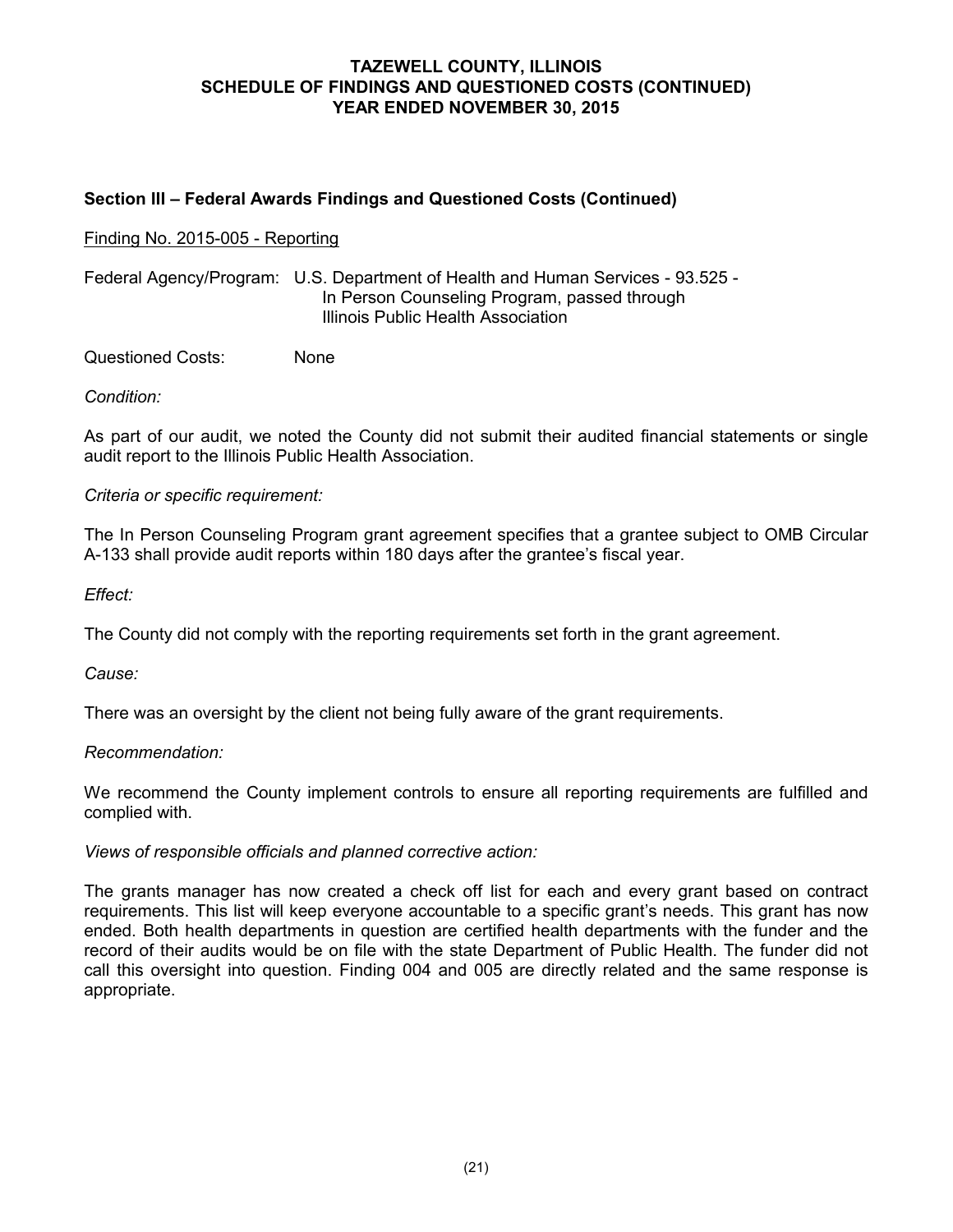# **TAZEWELL COUNTY, ILLINOIS SCHEDULE OF PRIOR AUDIT FINDINGS YEAR ENDED NOVEMBER 30, 2015**

## Finding No. 2014-001 – Significant Audit Adjustments

During the course of our audit, we posted a variety of adjustments that had a material effect on the County's financial statements. A significant number of the adjustments related to adjusting to the modified accrual basis or accrual basis of accounting from the cash basis, and recording capital assets and long-term debt for the government-wide financial statements.

### **Status**

This finding has been repeated in the current year as Finding No. 2015-001.

### Finding No. 2014-002 – Segregation of Duties

As a part of our audit, we noted that signature stamps are maintained within the Treasurer's office but there is less than complete control over who utilizes them and the authorized purpose.

### **Status**

The finding has not been repeated in the current year.

#### Finding No. 2014-003 – General Accounting for Federal Awards

The County receives a significant amount of funding through state and federal grants. Grants are currently handled by the individual departments requesting the funding. During the period under audit, there was no central office or individual that tracks grant applications and reports. Individual departments are responsible for monitoring compliance with their grants as well as completing both financial and program reports for their grants.

The current method of monitoring grants makes it very difficult to identify all of the federal funds received by the County for proper reporting under the federal Single Audit Act. During our audit we noted the following related to accounting for grants that should be addressed.

 Information used in the preparation of reports requesting reimbursement for federal awards is frequently maintained on ledgers separate from the general ledger of the County. Many times there may be timing differences between the general ledger and these separate accounting of awards, or nonreimbursable costs are charged to respective general ledger accounts. Consequently, general ledger accounts do not easily trace to reports requesting reimbursement of federal funds. There are no reconciliations readily available which reconcile general ledger financial information to that reported on the requests for reimbursement of federal funds.

### **Status**

This finding has been repeated in the current year as Finding No. 2015-002.